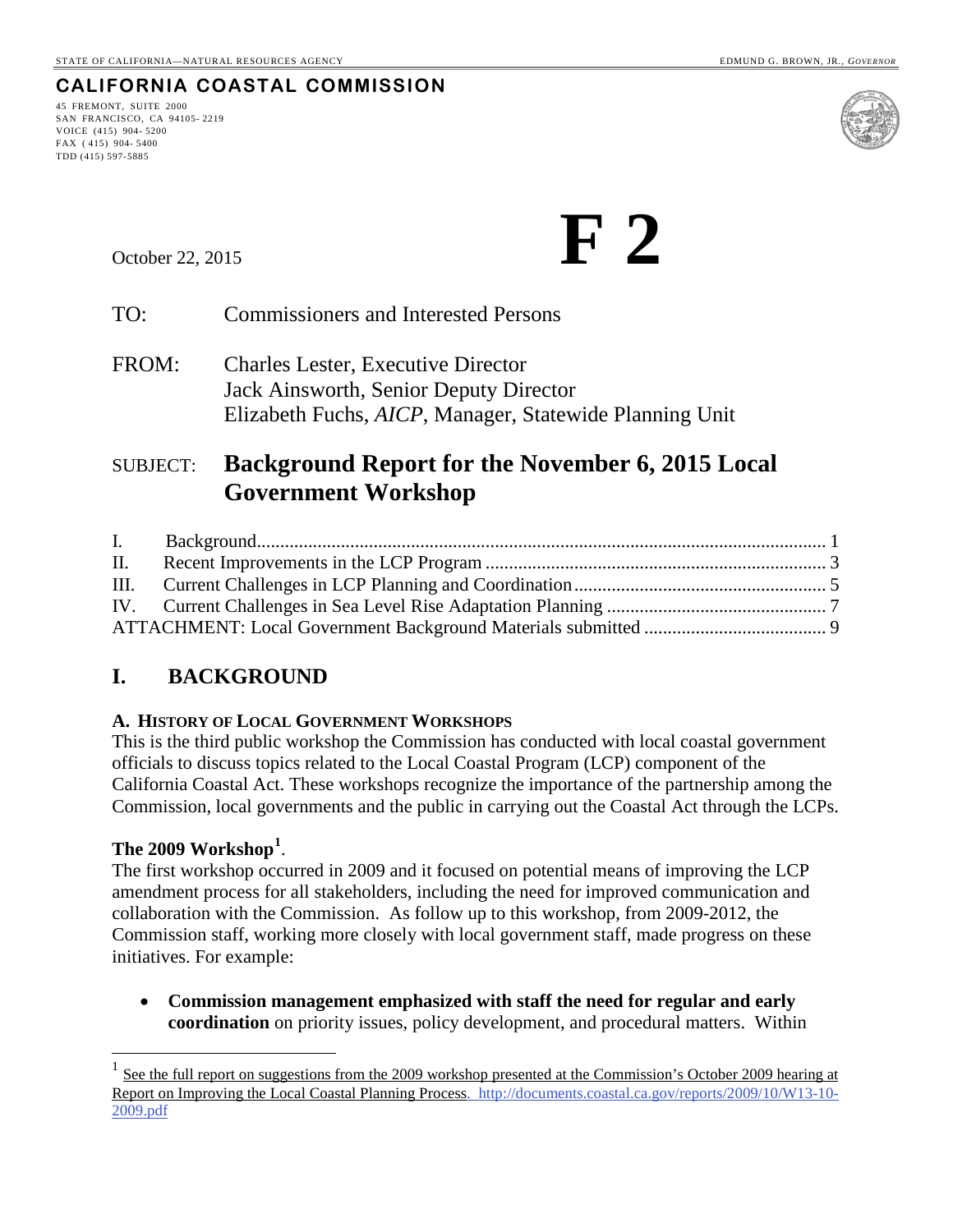staffing constraints, more early and ongoing pre-application meetings were held with local staff and Commission staff increased participation at local public meetings (e.g., Zoning Administrator, Planning Commission Board of Supervisors or City Council meetings).

- **Both Commission and local staffs increased early coordination** on amendments -- by local government staff alerting Coastal Commission staff of upcoming items and by coastal staff providing early input to local processes. Commission staff made efforts to provide any draft suggested modifications available earlier in the process.
- **Commission implemented certain streamlining, including eliminating a significant** backlog of pending LCP amendments in Santa Cruz County through procedural streamlining and coordination.
- **Commission staff applied for and received federal grant funding to continue the LCP Communication Initiative work**. Staff continued to meet with the Local Government Working Group, and to participate upon request in meetings of the coastal groups of CSAC and the League of Cities. These efforts helped to increase outreach, coordination, and feedback concerning implementation of the Commission's programs.
- **Commission staff published new and updated LCP assistance documents** for maximizing effective and efficient collaborative LCP planning for both the Commission and local government. These included the *Procedural Guidance on Updating Implementation Plans*<sup>[2](#page-1-0)</sup>, the online *Guide to Updating the Land Use Plan LUP*<sup>[3](#page-1-1)</sup> and "*Tips/Best Practices for Processing LCP Amendments*"[4](#page-1-2) .
- The Commission and local governments acknowledged that **significant improvements would require increased funding and staff resources** for both local government and Commission staff.

### The 2012 Workshop<sup>[5](#page-1-3)</sup>

The next workshop continued the dialogue on ways to renew and enhance the LCP planning partnership. As follow up to this workshop, from 2012 to the present, the Commission staff, working with local governments, made progress on new and existing initiatives, and many were incorporated into the agency Strategic Plan. For example:

• With support of local coastal jurisdictions, the Legislature and the Governor authorized additional temporary funding for more staff and for planning grants available to local government to complete or update LCPs. **The Commission awarded 23 planning** 

 $\overline{a}$ 

<span id="page-1-0"></span><sup>2</sup> <http://www.coastal.ca.gov/la/landx.html>

<span id="page-1-1"></span><sup>3</sup> <http://www.coastal.ca.gov/la/lcp.html>

<span id="page-1-2"></span><sup>4</sup> [http://www.coastal.ca.gov/la/TipsLCPAmend\\_Nov2013.pdf](http://www.coastal.ca.gov/la/TipsLCPAmend_Nov2013.pdf) 

<span id="page-1-3"></span><sup>5</sup> <http://documents.coastal.ca.gov/reports/2013/4/F9b-4-2013.pdf>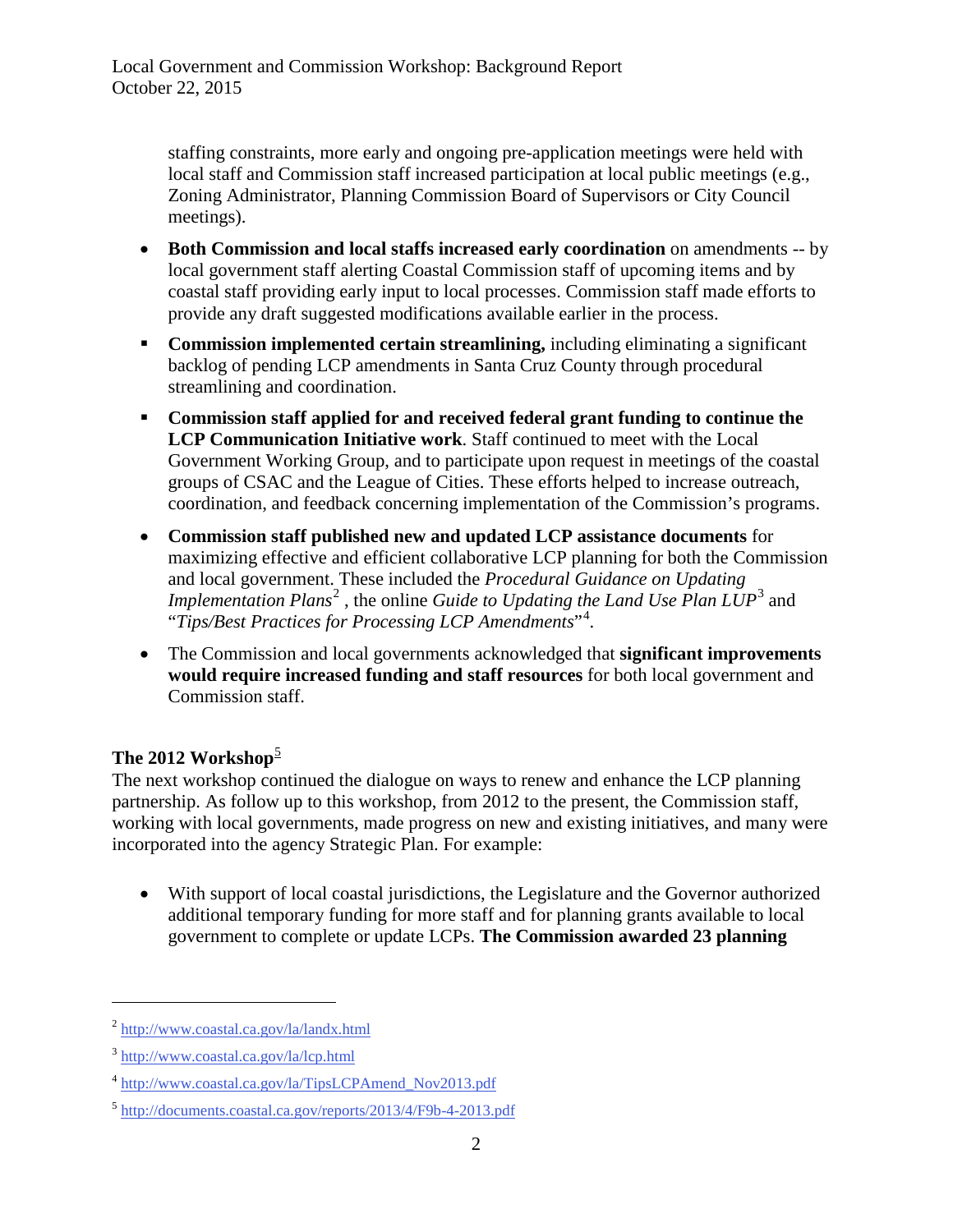**grants** to 21 coastal jurisdictions for LCP planning, including planning to address sea level rise. (CCC Strategic Plan Action item 4.4.6)

- Identified LCP priorities as those where local jurisdictions were undertaking LCP planning supported by CCC LCP grants and allocated resources to those priorities. **Assigned staff and emphasized early communication and coordination efforts** to assure early discussion on issues, scope and scheduling of any pending LCP amendments, consistent with Coastal Act statutory deadlines. Followed the *Draft Tips/Best Practices for Processing LCP Amendments* to the extent resources allowed. (Appendix II of [http://documents.coastal.ca.gov/reports/2012/12/W3-12-2012.pdf\)](http://documents.coastal.ca.gov/reports/2012/12/W3-12-2012.pdf) (CCC Strategic Plan Action 4.4.2 and 4.4.3)
- As a result of the temporary staffing increase, the Commission **reduced the backlog of pending LCP amendments and significantly decreased the average processing time** for filed LCP submittals from over a year during the peak staff furlough year of 2010 to about four months in 2014 – a reduction of 64%.[\(http://documents.coastal.ca.gov/assets/press-releases/2014-in](http://documents.coastal.ca.gov/assets/press-releases/2014-in-review/CA_Coastal_Commission_2014_In_Review.pdf)[review/CA\\_Coastal\\_Commission\\_2014\\_In\\_Review.pdf\)](http://documents.coastal.ca.gov/assets/press-releases/2014-in-review/CA_Coastal_Commission_2014_In_Review.pdf)
- A review of data also shows that the **average number of days from submittal to filing of planning items has decreased** since 2012 by an average of 25% in 2014 and by 67% to date in  $2015^6$  $2015^6$  which is an indicator that early communication and collaboration is resulting in more expeditious review of most planning items.
- **Updated the Commission's online LUP Update Guide.** (CCC Strategic Plan Action item 4.2.3; 2.13; 2.4.2; 2.5.1)
- **Continued to discuss improving the LCP process** with representatives of local governments through the Local Government Working Group and a planned 2015 workshop. (CCC Strategic Plan Action item 4.4.1)
- **Organized and conducted workshops** on policy and planning information related to protection of agricultural resources<sup>[7](#page-2-2)</sup> and protection of affordable overnight accommodations<sup>[8](#page-2-3)</sup>, and held several public hearings and webinars on the proposed sea level rise guidance. (CCC Strategic Plan Action item 4.2.3)

### <span id="page-2-0"></span>**II. RECENT IMPROVEMENTS IN THE LCP PROGRAM**

The first two workshops resulted in improved relationships with local government partners in coastal management and enhancements to the LCP process. As the Executive Director reported on the LCP program in his report of March 2014:<sup>[9](#page-2-4)</sup>

 $\overline{a}$ 

<span id="page-2-1"></span><sup>6</sup> CDMS Data report Accessed 10/1/2015

 $^7$  http://documents.coastal.ca.gov/reports/2013/5/W3-5-2013-a1.pdf

<span id="page-2-3"></span><span id="page-2-2"></span><sup>8</sup> <http://documents.coastal.ca.gov/reports/2014/12/W3-12-2014.pdf>

<span id="page-2-4"></span><sup>9</sup> <http://documents.coastal.ca.gov/reports/2014/3/W5a-3-2014.pdf>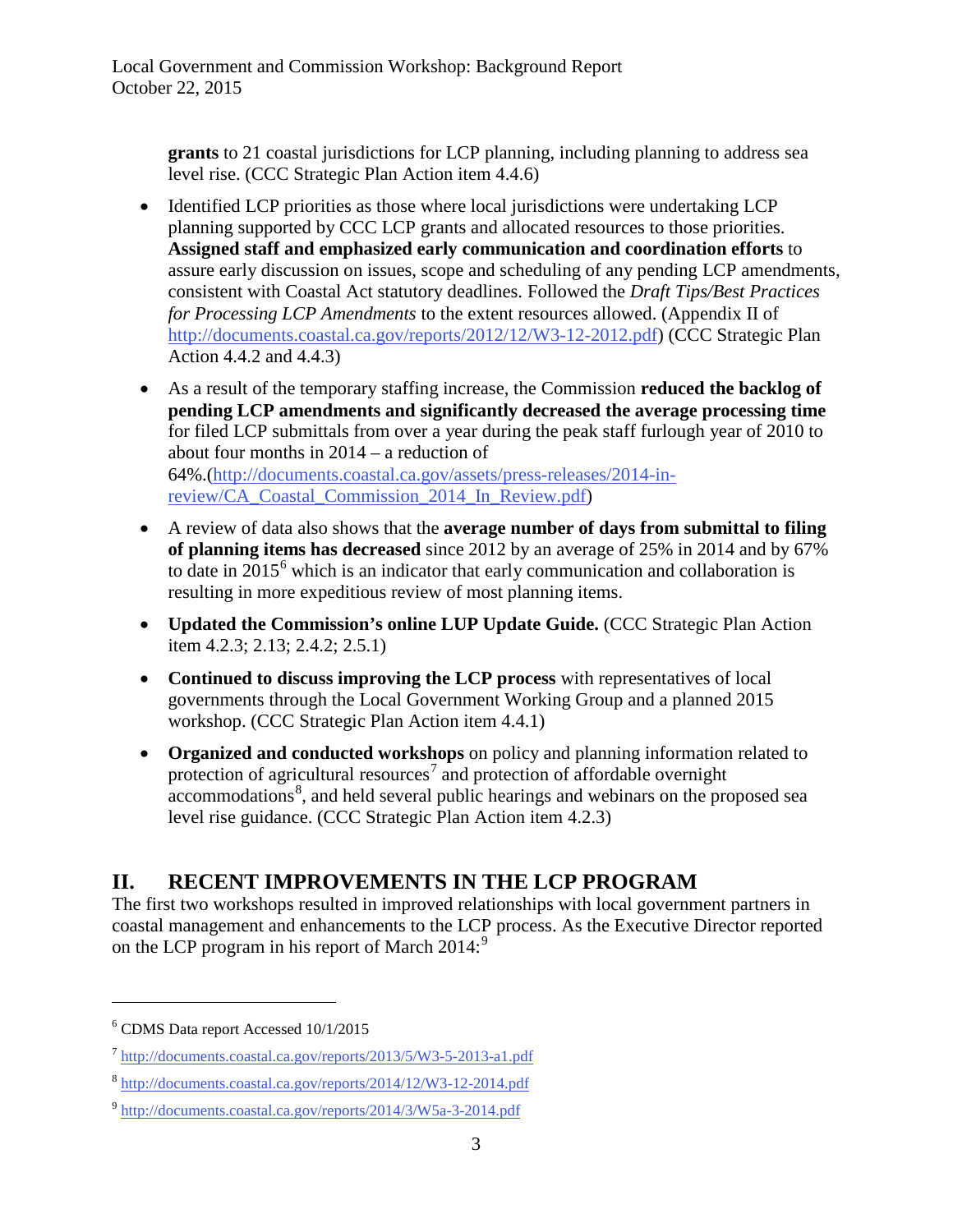*Since 2011, the Commission has made a concerted statewide effort to increase early collaboration efforts with local governments. Progress has been made in reducing conflict and overall processing times for LCP amendments…* 

*The Budget Act of 2013 included a \$3 million budget augmentation for the Coastal Commission to address Local Coastal Programs, and authorization for 25 new positions. This has allowed the Commission to hire additional limited-term staff specifically to address a backlog of uncertified and outdated LCPs, work on certifying the uncertified jurisdictions, and address climate change and sea level rise in those plans…An additional \$1 million per year for two years was allocated for local assistance grants to local governments to complete or update LCPs... As shown in Figure 4, efforts to implement the best management practices for LCP amendments has enabled the Commission to reduce the total number of LCP amendments pending with the Commission. In addition, as a result of the budget augmentation of the last fiscal year 2013- 2014, the Commission has made additional progress over the last six months and projects further reduction in the backlog of actively pending LCPs (submitted to the Commission and awaiting hearing). The Commission has also been able to reduce the average processing times for LCP amendments. As shown in Figure 5, the average time between the filing and hearing of an LCP amendment is trending down. Figure 5 also shows the clear relationship between staff capacity and efficiency, as LCP processing time increased markedly during the years of staff furloughs related to the state budget crisis.* 

Since 2012, the additional temporary resources (starting in FY 13-14) and the commitment to better communication during the LCP planning process has resulted in key coastal management protections through new and updated LCPs/Public Works Plans, Long Range Development Plans and Port Master Plans. This included certifications of:

- LCP for the **Santa Monica Mountains segment of Los Angeles County**
- The **City of Solana Beach LUP**
- The **City of Seaside LCP**
- **Phase I of the Ventura County LCP Update**
- The **City of Chula Vista Bayfront Master Plan (LCP/Port Master Plan Amendment)**
- The **City of Grover Beach LCP Update**

• The **North Coast Corridor (NCC) Public Works Plan and Transportation and Resource Enhancement Program (PWP/TREP) and related LCP amendments** for the cities of San Diego, Encinitas, Carlsbad and Oceanside for the transportation infrastructure improvements and community and resource enhancements located within the North Coast Corridor (NCC) of San Diego County

- The **Long Range Development Plan Update for UC Santa Barbara**
- The **Port of Los Angeles Port Master Plan Update**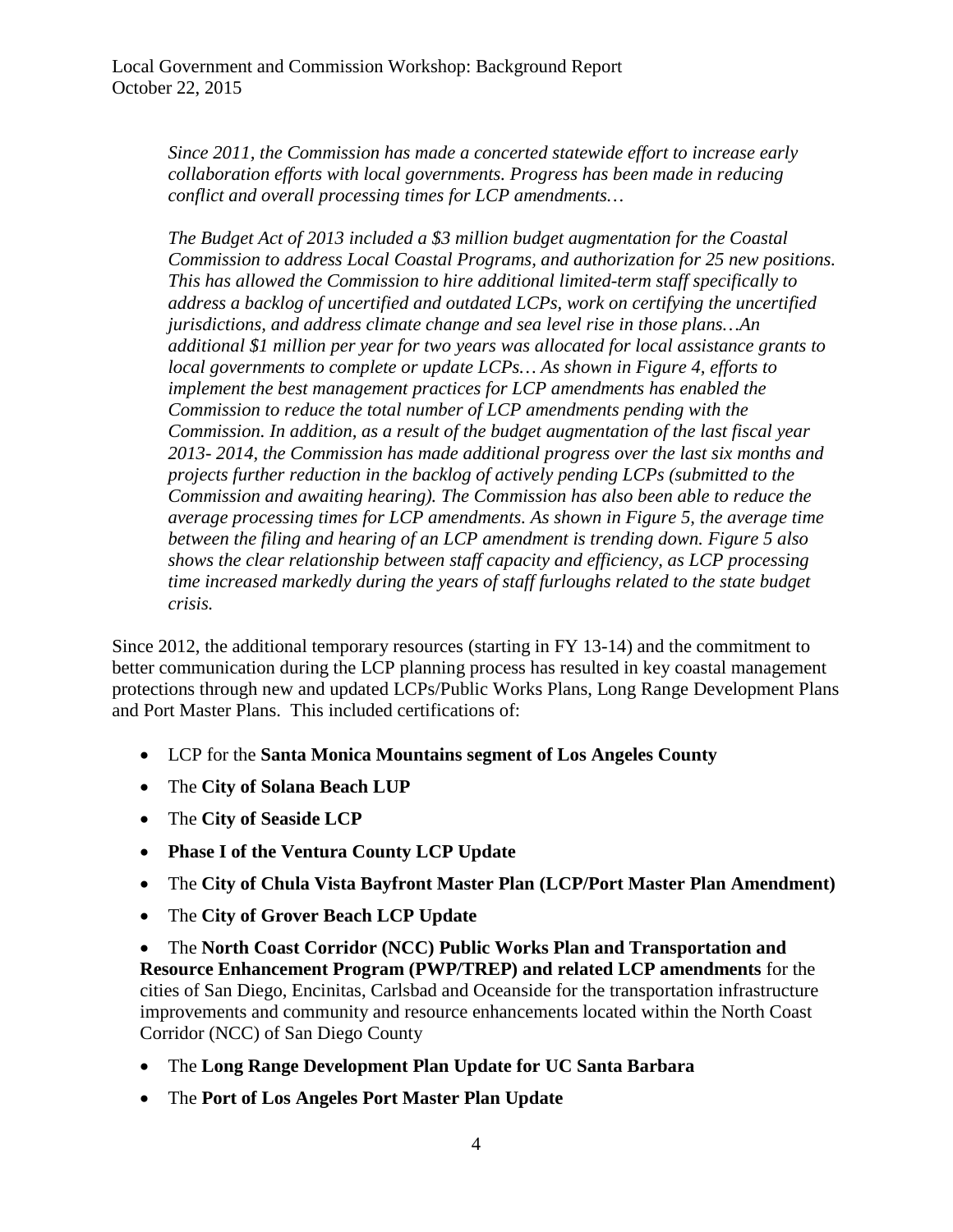Successful early and ongoing collaboration with local governments helped to minimize many issues in these planning matters that led to more streamlined certifications. For example, the City of Grover Beach LCP update was approved as submitted after close coordination between Commission and City staff.

### <span id="page-4-0"></span>**III. CURRENT CHALLENGES IN LCP PLANNING AND COORDINATION**

#### **A. Managing State and Local Perspectives**

Commission staff have significantly increased efforts to conduct early and ongoing coordination and communication related to LCP amendments, locally issued coastal development permits, post certification matters, and enforcement issues. In general, Commission staff has good working relationships with the local planning staffs and through this coordination has often succeeded in avoiding major disagreements over Coastal Act interpretation. However, there are instances where mutual satisfactory coordination did not occur or was not perceived as successful. This can sometime manifest itself in different perspectives on local versus state roles or disagreement on the extent of suggested modifications recommended to an LCP or changes to a coastal development permit. Disagreement on fundamental issues can sometimes be expected. Even after extensive communication, the Commission and local decision-makers do not always agree on how to address a particular Coastal Act issue in a particular case. While communication with local officials as well as staff can help minimize issues, such tension may nonetheless be present. However, cases where such differences exist are often fewer than expected. For example, of the 1,054 locally issued coastal development permits in FY 14 of which 718 (68%) were appealable, only 60 (8%) were appealed. And in terms of the appeals heard in 2014, 18 (30% of those appealed) raised no issues warranting Commission de novo review. Thus, much coastal management is occurring without major state and local disputes.

At the same time, despite increased communication and collaboration, including communication early in the planning process, challenges still occasionally occur at the submittal stage with disagreement over the information to conduct the LCP Amendment review. This can be seen by local governments as extending the timeline for action. Local governments can sometimes view Commission staff positions, even if communicated early, as beyond the scope of an intended amendment or outside of the analysis considered by the local review and administrative record. However, sometimes such differences reflect the need to protect resources and public access that are of more than local importance, as required by the Coastal Act Section 30501 and Code of Regulations Section 13513. These types of concerns are meant to be addressed by the best practices of early coordination. However, more improvements can be pursued, depending on available resources. Additional training especially on issues of statewide importance may increase understanding of Chapter 3 policies. Improved information sharing on key Commission decisions that illustrate implementation of Chapter 3 policies could further enhance collaboration and understanding of ways that state and local perspectives can be addressed.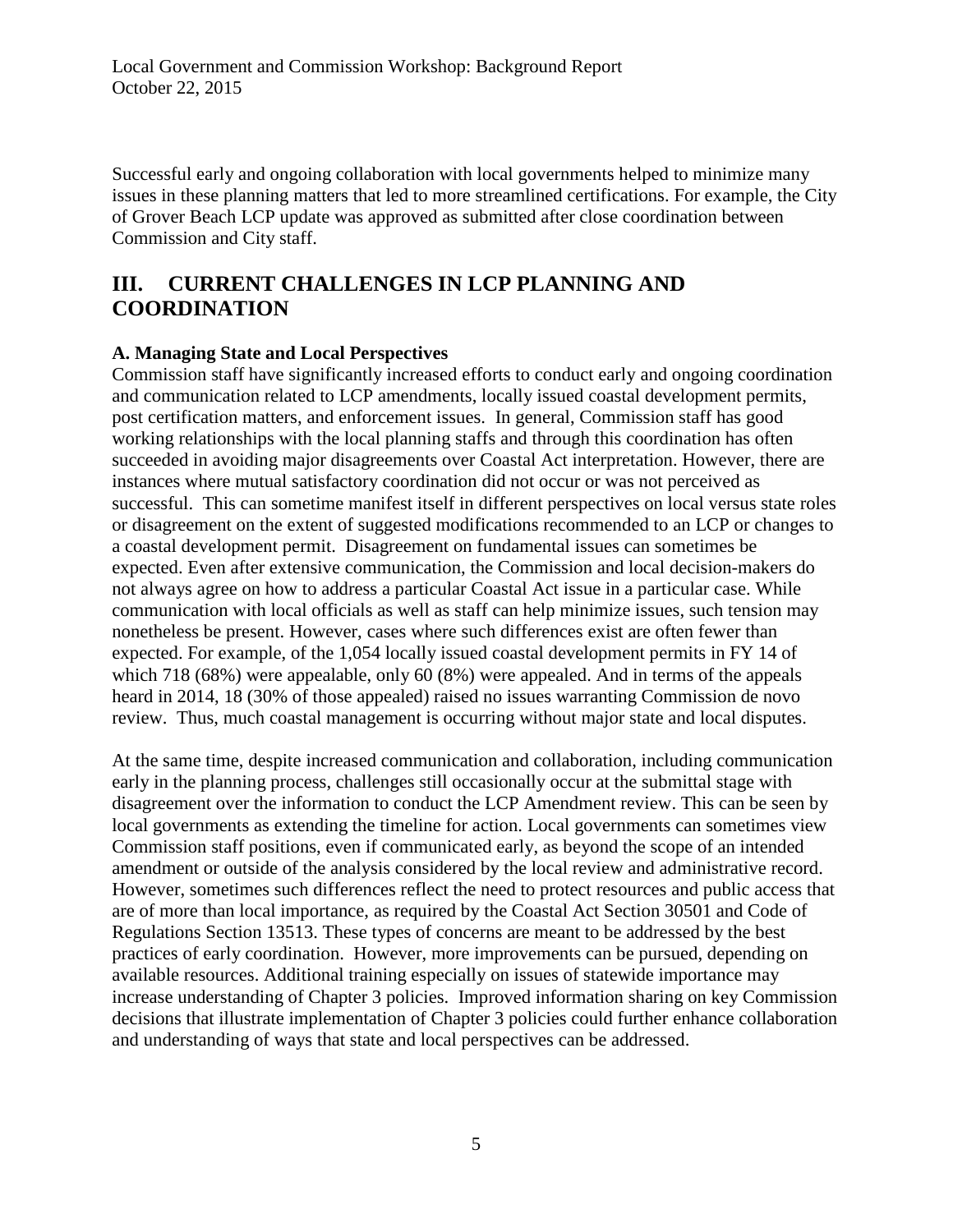### **B. Financial Support Should Continue and Expand**

State and local staff may be at capacity. The infusion of temporary (FY 13-14, FY14-15, FY15- 16) financial support has been central to the ability to provide early collaboration and to support local LCP planning efforts. At the same time, though, the workload has also greatly increased. The implementation of 23 local planning grants, as well as planning pursued by local governments at their own initiative without state grants, has resulted in even more demand for early and ongoing Commission staff coordination and participation in the local planning. The Commission is finding that staff is at capacity to handle existing regulatory work as well as ongoing LCP planning. In addition, some local governments have identified that LCP planning at the local level is taking longer than anticipated and that the timelines in the recent LCP grants are challenging to meet. Additional phasing of LCP planning grant work may be needed to better support local efforts.

In any case, what might have been at one time been considered the exception (significant collaborative work between local governments and Commission staff from LCP amendment inception to certification), is now generally the rule, and expectations are high. Although Commission staff is committed to such a process, the reality is that there are a hundred or so local governments and special districts with planning program responsibilities - LCPs or similar ones, such as Port Master Plans, Public Works Plans, Long Range Development Plans statewide, and the Commission staff is in the midst of a significant uptick in major LCP amendment -- including overall LCP update -- work. There are currently 122 planning projects pending locally statewide<sup>[10](#page-5-0)</sup>. Commission staff is currently hard pressed to provide all of the local government assistance that is being requested and/or is needed.

The funding for the temporary Commission staff augmentation is currently scheduled to end in June of 2016. Additional – and ongoing – funding will be critical if the current degree of coordination is to be maintained, and hopefully expanded. Absent ongoing funding, and ongoing staffing capacity, the Commission will simply not be in a position to provide the level of coordination desired by local governments. More important, the substantive planning work to update and complete LCPs, including address sea level rise and climate adaptation planning, will suffer and possibly be more contentious absent effective state-local coordination

### **C. Staff and Officials May Benefit From Access to Information and Training.**

Some of the disagreements and communication challenges between commission staff and local governments stem from the differences between LCPs and local General Plans. Local General Plans typically do not include the level of detail and specificity that is required in LCPs in order to carry out the resource protection and public access requirements of the Coastal Act. The required level of detail and specificity required in LCPs has been a point of contention between local government officials and the Commission in past LCP planning efforts. Understandably, local government officials would like the LCP to integrate and conform to the local General Plan as considerable planning efforts and local stakeholder involvement went into preparing the General Plan.

 $\overline{a}$ 

<span id="page-5-0"></span><sup>10</sup> <http://documents.coastal.ca.gov/reports/2015/10/Tu6a-10-2015.pdf>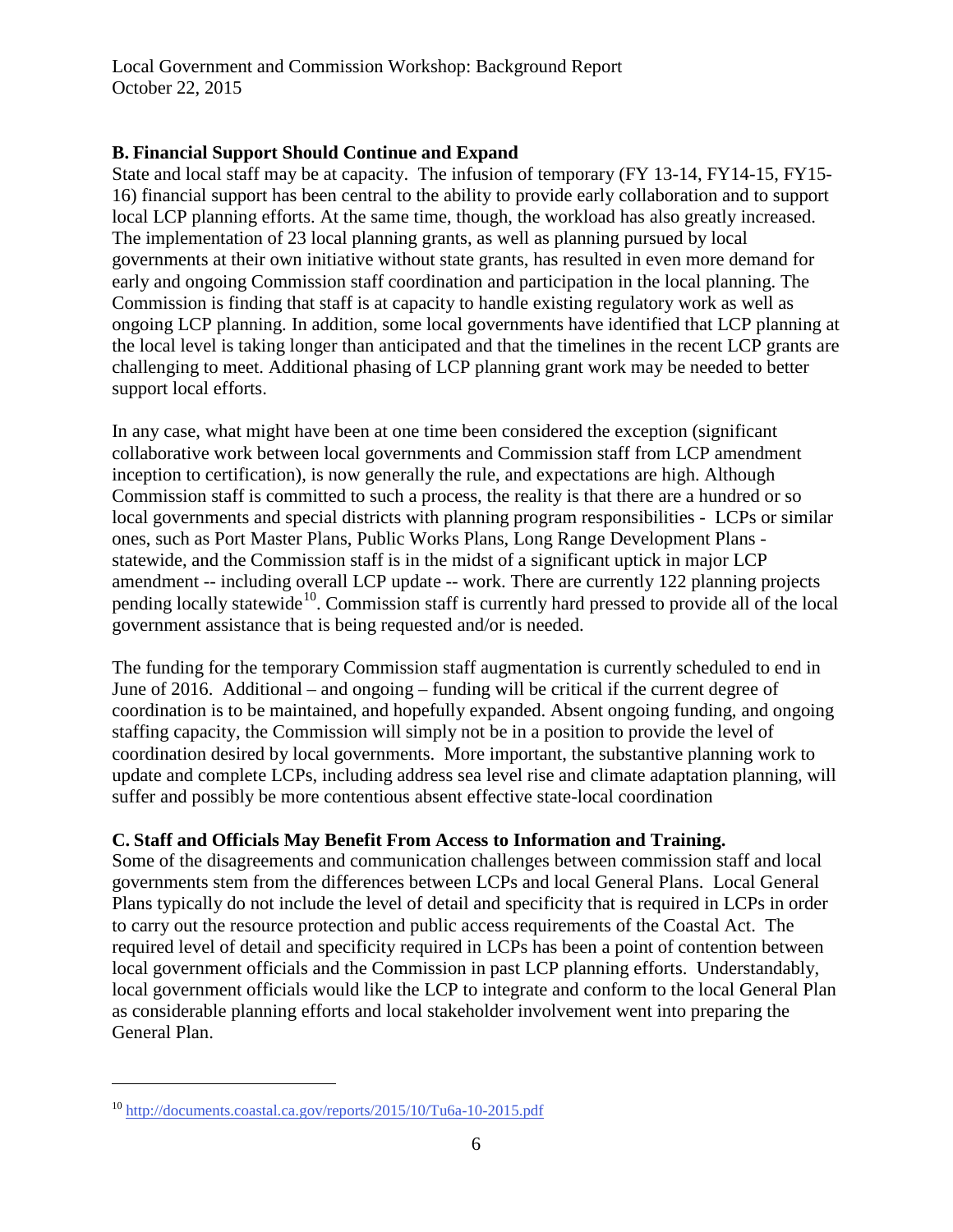There is a need for better understanding of the Chapter 3 policies of the Coastal Act and LCPs by local officials and better understanding by Commission staff of local general planning efforts in order to bridge this gap. With turnover, local coastal staff and elected officials are sometimes new to coastal planning. The Commission staff, especially at the district level, has increased efforts to provide some training and orientation to the Coastal Act to local staffs. Expansion of this type of training for local governments may help strengthen collaboration and communication and a better understanding of the Coastal Act Chapter 3 policies and LCP program by local officials. Additionally, new Commission staff could benefit from training in local general planning efforts. Also helpful may be a better understanding of the unique requirements of LCPs, including, for example, the distinctions in the Coastal Act that make LCPs different than regular General Plan requirements that local officials are more familiar with under General Plan law. However, the ability to provide such training is constrained by limited staff resources. The Commission will be seeking additional funds or ways to more efficiently provide overall Coastal Act and LCP training which can be accessed on demand online.

### <span id="page-6-0"></span>**IV. CURRENT CHALLENGES IN SEA LEVEL RISE ADAPTATION PLANNING**

On Wednesday, August 12, 2015, the Coastal Commission unanimously adopted the *Sea Level Rise Policy Guidance* (Guidance) <http://www.coastal.ca.gov/climate/slrguidance.html>as interpretive guidelines for Local Coastal Programs and Coastal Development Permit applicants. The Guidance is intended to assist in the preparation for sea level rise within the context of the Coastal Act. It is guidance only and not regulation.

Significant LCP planning to address sea level rise and adaptation is already underway at the local level. Grant programs, including the Commission's LCP Local Assistance grant program, the Ocean Protection Council (OPC**)** LCP Sea-level Rise grant program and the State Coastal Conservancy (SCC) Climate Ready grant programs are all supporting work to address sea level rise and climate adaptation in various ways.

Commission staff reviewed the detailed comments submitted by local governments on the draft sea level rise guidance document as well as comments made in discussions of the Local Government Working Group. Based on this review, staff summarized some general concerns raised by local governments in the Draft Guidance document, including for example:

- The need for directions, examples, guidance and technical scientific support to conduct vulnerability analysis and translate results into key policies and adaptation alternatives identified in the Guidance.
- Challenges in integrating the Guidance with ongoing LCP planning already underway.
- The need for locally specific data and research for economic analysis of SLR impacts.
- How to prioritize adaptation strategies.
- The distinctions in adaptation planning faced by rural versus developed urban communities.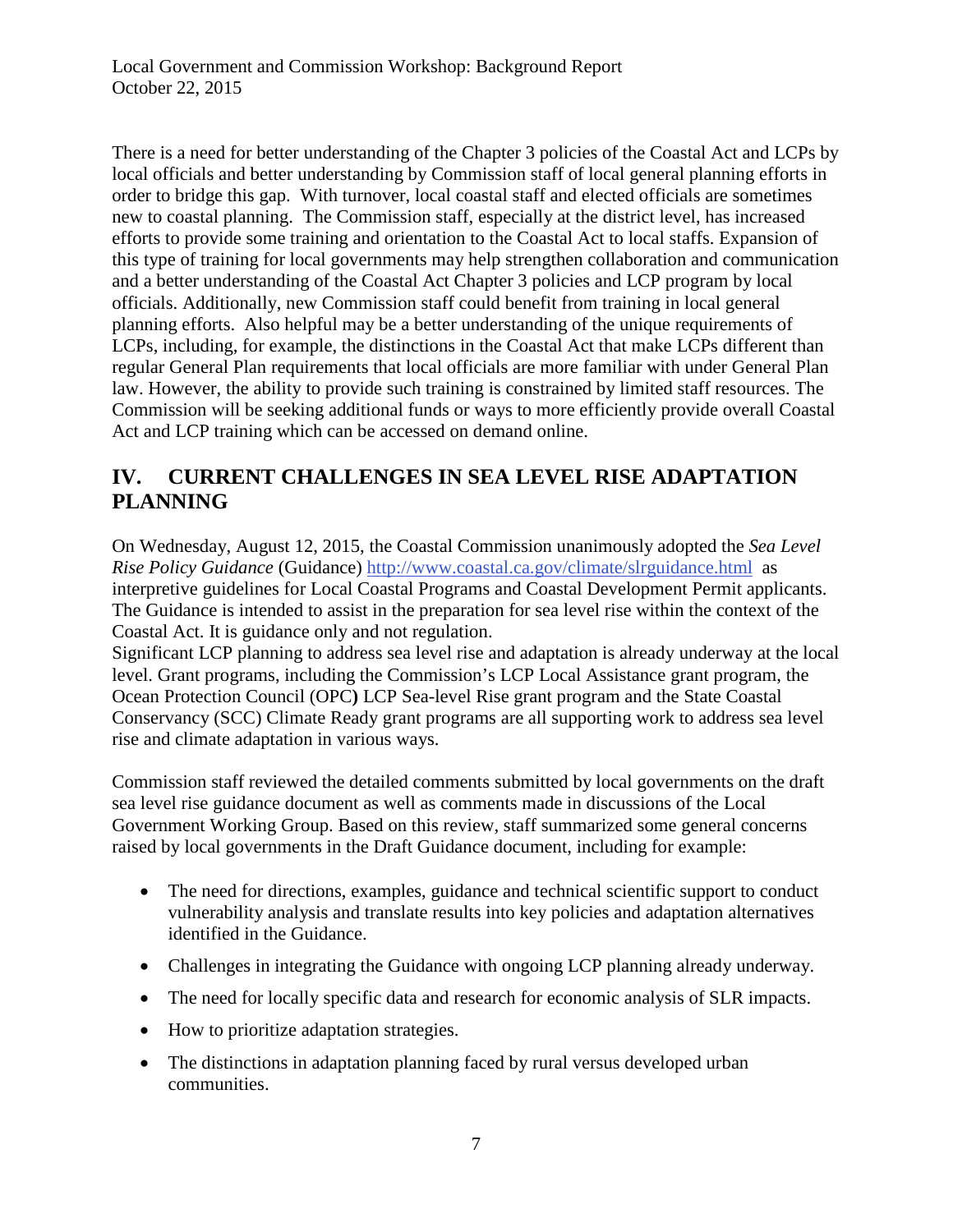- The need to find ways to share information or leverage resources regionally and with other programs, such as the FEMA flood mapping efforts or regional sediment management efforts.
- The fiscal impacts to local governments and the need for expanding financial support for adaptation work.
- The legal context of adaptation planning, especially private property "takings" issues.
- The need for local outreach and communication, especially to local communities, stakeholders and property owners.
- Greater understanding of how the Guidance will be applied in the Commission's regulatory program.
- How to reduce regulatory hurdles for implementing adaptation policies in LCPs.
- The issues faced by low income communities in terms of capacity to prepare and respond to sea level rise.

In response to these comments from local governments, many updates and revisions were made to the final *Sea Level Rise Policy Guidance* before it was adopted by the Commission in order to address the issues raised, including those noted above. The adopted *Sea Level Rise Guidance* includes a description of next steps in Chapter 9 page 173.

[http://documents.coastal.ca.gov/assets/slr/guidance/August2015/9\\_Ch9\\_Adopted\\_Sea\\_Level\\_Ri](http://documents.coastal.ca.gov/assets/slr/guidance/August2015/9_Ch9_Adopted_Sea_Level_Rise_Policy_Guidance.pdf) [se\\_Policy\\_Guidance.pdf](http://documents.coastal.ca.gov/assets/slr/guidance/August2015/9_Ch9_Adopted_Sea_Level_Rise_Policy_Guidance.pdf) 

There are currently ongoing Commission efforts to provide technical assistance and support to local governments. In addition to the SLR Guidance that can help inform local planning, the Commission staff is planning outreach on the Guidance in the coming months, which will include on-line guidance and resources. The Commission also has a federally-funded project, *Managing the Coastal Squeeze – Resilience Planning for Shoreline Residential Development that* will provide additional policy guidance, including potentially model ordinances for shoreline residential development and redevelopment. And, the recently developed *2016 Updated Assessment and Strategy: the California Coastal Management Program (*required by Section 309 of the Coastal Zone Management Act) includes a 5-year strategy titled *Management Options to Protect Public Trust Lands and Resources* that will guide future federally funded grant projects and address issues raised by sea level rise with respect to public trust lands and resources.

Commission staff has also provided input to a project researchers at the Emmett Institute on Climate Change and the Environment, UCLA School of Law, are completing to develop a model ordinance as a tool for local governments on how to integrate sea level rise adaptation strategies into the complex web of existing local, state, and federal coastal and floodplain management policies.

These efforts illustrate that the Commission recognizes that implementing adaption planning is a challenge for all levels of government. The Commission is committed to continuing technical assistance for local governments undertaking LCP planning wherever feasible.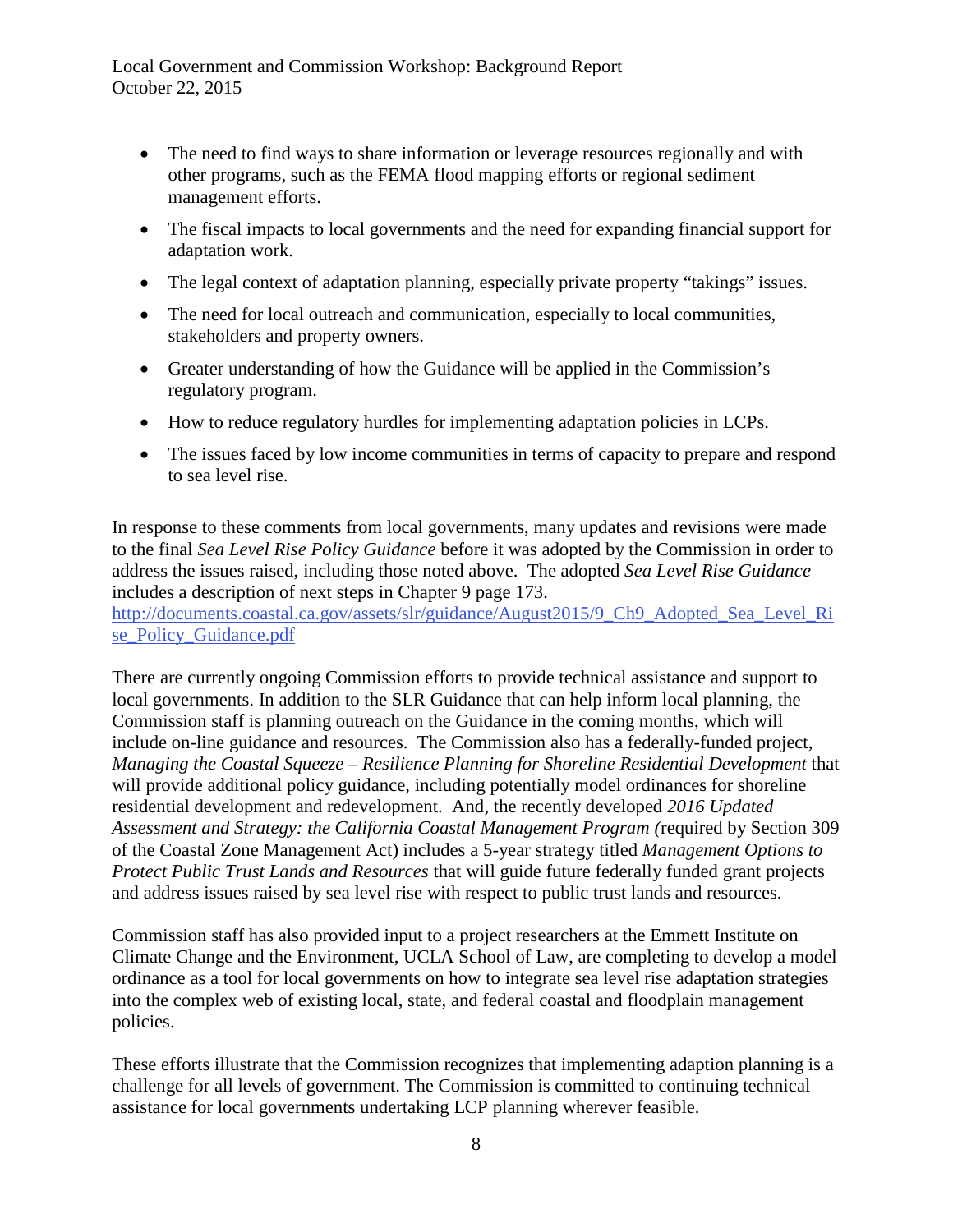### <span id="page-8-0"></span>**ATTACHMENT: LOCAL GOVERNMENT BACKGROUND MATERIALS SUBMITTED**

Attached are the materials submitted by local government representatives as background for the workshop. These include:

*California State Association of Counties, Coastal Counties Regional Association Local Government Officials Comments for the California Coastal Commission November 6, 2015 Public Workshop on LCP Planning Program and Sea Level Rise Guidance* (emailed 10/12/2015).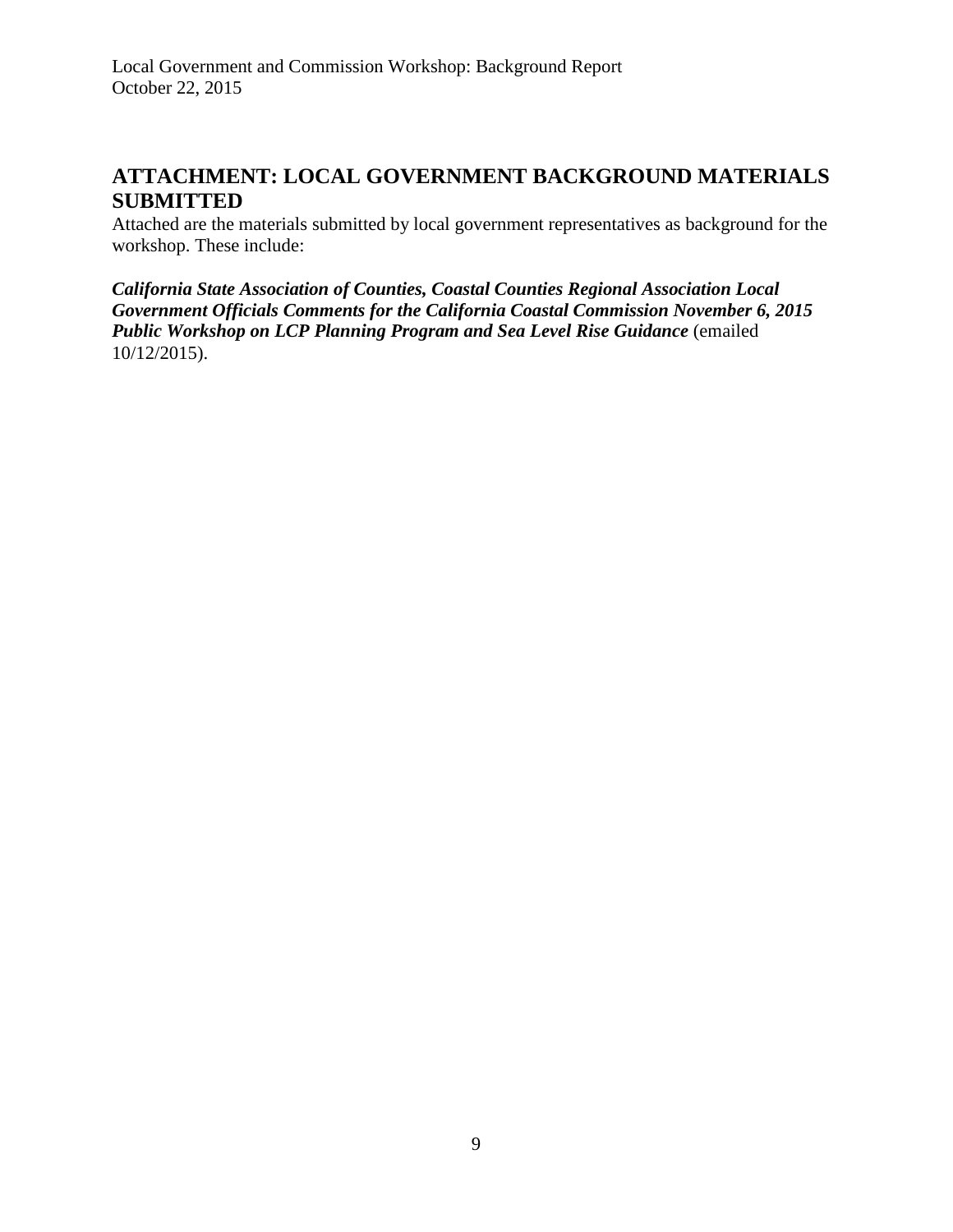

MEMBERS OF THE BOARD KATHY I. LONG Chair **STEVE BENNETT LINDA PARKS** PETER C. FOY JOHN C. ZARAGOZA

KATHY I. LONG SUPERVISOR, THIRD DISTRICT (805) 654-2276 FAX: (805) 654-2226 E-mail: Kathy.Long@ventum.org

#### BOARD OF SUPERVISORS COUNTY OF VENTURA **GOVERNMENT CENTER, HALL OF ADMINISTRATION** 600 SOUTH VICTORIA AVENUE, VENTURA, CALIFORNIA 93009

California Coastal Commission Honorable Steve Kinsey, Chair 45 Fremont Street #2000 San Francisco, CA 94105

#### California State Association of Counties. Coastal Counties Regional Subject: Association Local Government Officials Comments for the California Coastal Commission November 6, 2015 Public Workshop on LCP Planning Program and Sea Level Rise Guidance.

Chair Kinsey and Commissioners;

Thank you for the opportunity to participate in the November 6, 2015 Public Workshop as California State Association of Counties, Coastal Counties Regional Association (Coastal Counties) Local Government Officials. We are committed to support our common goal to sustain open communication and information exchange between local government officials, Coastal Commissioners and the public.

As Co-Chairs of Coastal Counties, we understand the importance of this 2015 workshop to identify and discuss issues and opportunities in regards to LCP Planning Program and implementation of the adopted Sea Level Rise Guidance. We respectfully submit for your review the Coastal Counties Local Government Officials comments representing key highlights of issues and opportunities facing Coastal Counties throughout California.

The Coastal Countles Local Government Officials commend the Coastal Commission for remaining committed to fostering and strengthening the local government relationship. Our desire, through a robust discussion of commonality among our jurisdictions, is that the outcomes generated from this workshop help lead to tangible, positive action steps going forward. We all recognize the benefit of our shared California Coastline and look forward to working together to help enhance that benefit for current and future generations.

69

**Hervelad Pape** 

Sincerely,

bul Royk v I. Lond Co-Chair

Coastal Counties Regional Association Ventura County Board of Supervisors, Chair

Parz Virgínia Boss, Co-Chair

Coastal Counties Regional Association **Humboldt County Board of Supervisors**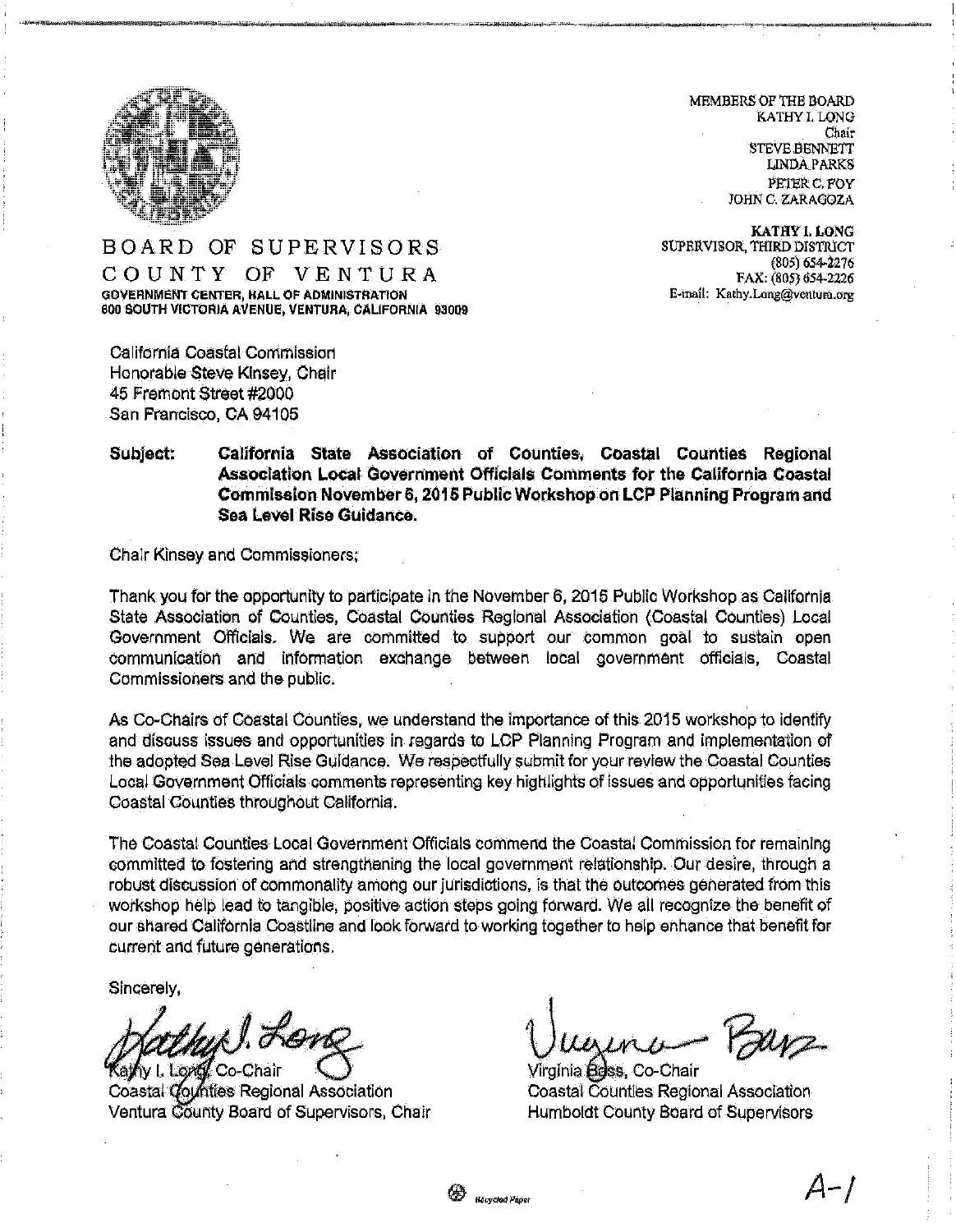

## Local Coastal Plan (LCP) Amendment

## Process

County of Ventura · Resource Management Agency · Planning Division 800 S. Victoria Avenue, Ventura, CA 93009-1740 · (805) 654-2478 · ventura.org/rma/planning

September 17, 2015

Listed below are topics of interest related to the Planning Division's work on the County's Local Coastal Program (LCP). Land use development in the Coastal Zone is aoverned by the Ventura County LCP, which includes three components:

- The Coastal Area Plan (CAP) is a policy document that is part of the County's General Plan. As required by the State's General Plan Guidelines, the CAP has an associated Technical Appendix that provides background information on various topics addressed in the CAP. The most recent, comprehensive update to the CAP occurred in 1983.
- The Coastal Zoning Ordinance (CZO) is an implementation document that defines land use and development regulations for the coastal zone.
- The County's two adopted Categorical Exclusion Orders (E-83-1 and E-83-1A),  $\bullet$ were certified in September 1986 and December 1987, respectively.

All components of the County's LCP were previously adopted by the Board of Supervisors and certified by the California Coastal Commission. The information below addresses ongoing work associated with the first two components of the LCP. This information is being provided for possible use during the California State Association of Government's (CSAC) Coastal Counties Regional Association Joint Workshop to be held on November 6, 2015.

#### Phase II Updates to Local Coastal Program (LCP):

The Ventura County Planning Division is currently working on a phased update to the County's LCP to ensure that coastal land use policies and regulations reflect current standards of practice in the coastal zone. Although that update is focused on ordinancelevel changes to the CZO, it does include auxiliary, policy-level amendments to the CAP. In February 2013, the CCC certified Phase I of the County's LCP update. Phase I included amendments focused on correcting errors, explaining regulatory intent, and amending text and graphic content to address new laws, technology and standard practices that emerged since the LCP was certified in 1983.

The Ventura County Planning Division is now engaged in the Phase 2 text amendments, which involve a more substantive and comprehensive set of amendments to the CAP and CZO. Topics include film permits, parking requirements, sign standards,

 $A - Z -$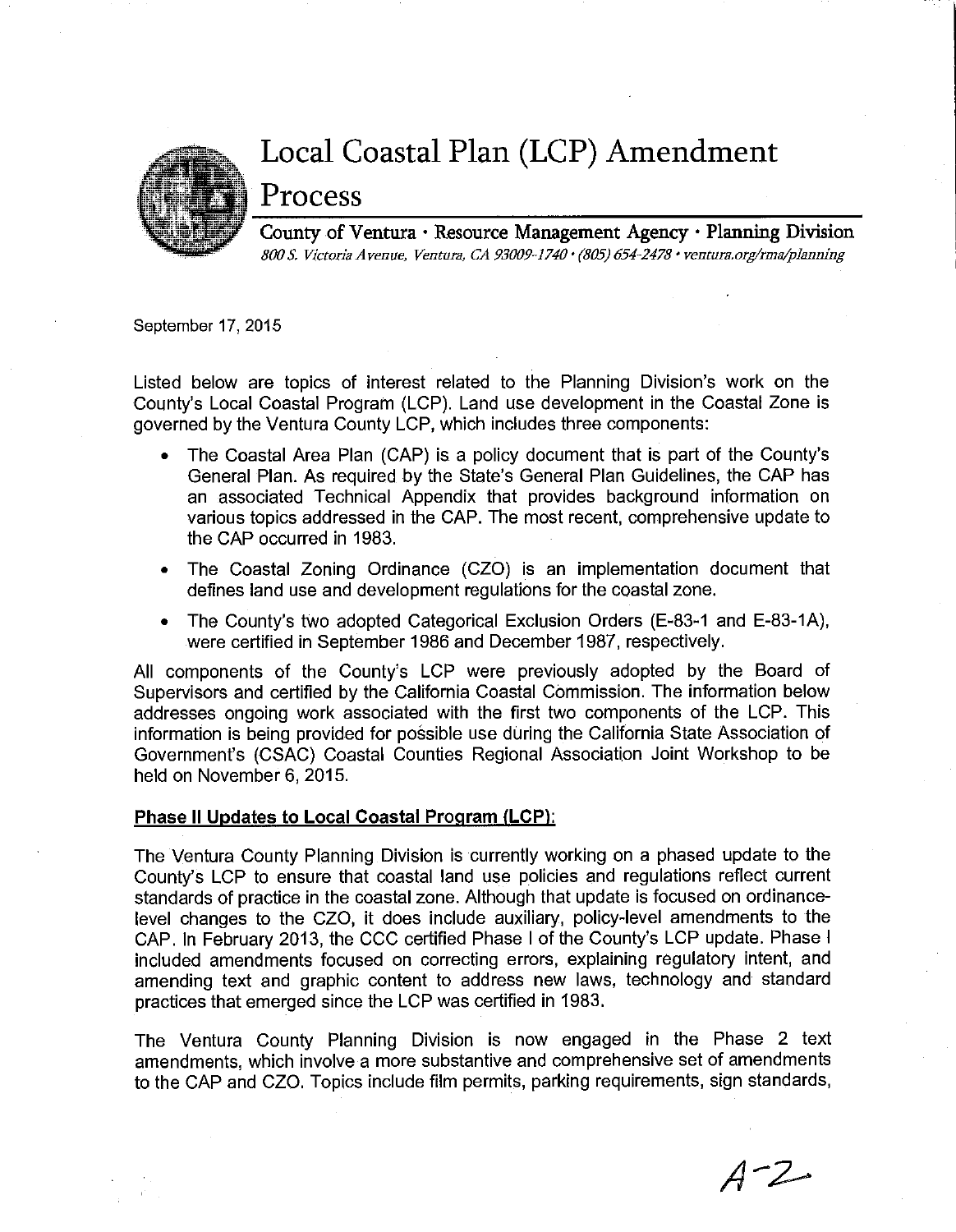archaeology/paleontology resources, tree protection, water efficient landscaping, and wireless communication facilities.

#### **Coordination/Efficiency in LCP Amendment Process**

The LCP update is funded through the Coastal Impact Assistance Program (CIAP), a federal grant program. Pursuant to the CIAP grant agreement, the scope-of-work for this update is limited to a specific list of topic areas, and the performance period expiration date for this project is December 2016, at which time funding expires. Given these factors, we have the following three areas of concern regarding the Phase II amendments:

- Availability of CCC staff to review draft text amendments and produce necessary documents within the time frame provided by the CIAP grant;
- Nature and extent of potential CCC amendment requests following an extensive Coastal staff review process; and
- Geographic location of CCC hearings for Phase II amendments during the summer 2016 time frame projected for CCC certification.

In January 2013, a meeting was held with representatives from the California Coastal Commission (CCC or Commission) Ventura Field Office and Ventura County planning staff. The purpose of the meeting was to initiate early communication and coordination and avoid potential processing delays during the development of Phase 2 amendments. Ventura County planning staff emphasized that certification of Phase 2 is dependent on CCC staff's ability to identify and resolve issues in a timely manner. If issues are not resolved, or if issues are not identified, during the consultation process with CCC staff, then Ventura County could be left with an uncertified document after years of work on LCP amendments.

Since then, several meetings with CCC staff were conducted and significant progress was made on Phase 2 amendments. In general, Ventura County and CCC staff have worked in a cooperative manner to resolve differences and to prepare draft amendments that can be certified by the CCC. However, we are concerned that CCC staff reviews and the certification process for Phase 2 amendments may be subject to delays that could result in the LCP not being adopted by the Board of Supervisors or certified by the Commission prior to the December 31, 2016 deadline established by the CIAP grant.

To prevent potential delay in the processing of Phase 2 amendments, and to ensure an efficient review and certification process, the Planning Division developed the following recommendations:

1. CCC Staff Reviews. That Commission staff work with the Planning Division to establish a defined schedule of reviews that result in the completion of final reviews for all Phase 2 topics before the close of 2015.

 $A - 3$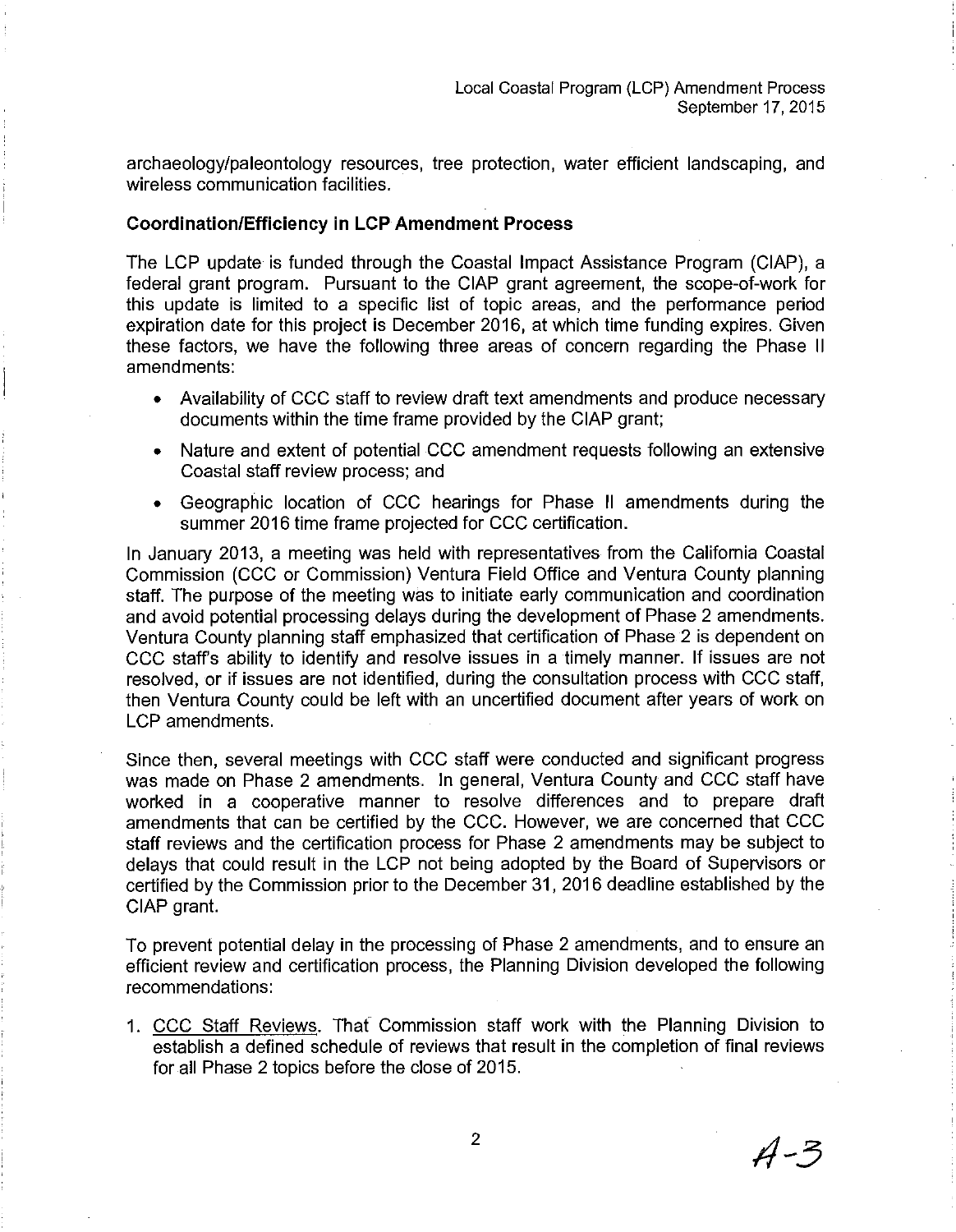Local Coastal Program (LCP) Amendment Process September 17, 2015

- 2. CCC Conditional Approval and Requested Modifications. We request that Commission staff inform Ventura County of all requested modifications to the proposed text amendments prior to the County's public hearing process for the Phase 2 amendments. In November 2013, the CCC approved Phase 1 with suggested modifications. However, the requested modifications were minor and could have been resolved in advance of the County Board of Supervisors (BOS) hearing held in July 2013. The conditional approval added three months to the discretionary hearing process.
- 3. CCC Hearing Schedule, Venue, and Time Extensions. Commission hearings are held once a month in various locations throughout the state. The 2016 hearing schedule will not be known until late 2015 early 2016. To ensure the County's stakeholders are provided a convenient location to participate, the CCC hearing location should support Ventura County's discretionary hearing schedule and be held in Ventura County in July 2016.

In addition, time extensions afforded to the CCC during the review and certification of Phase 2 will delay when the text amendments become effective. Pursuant to Coastal Act Section 30513 and California Code of Regulations, Title 14, Section 13522, an amendment to the LCP must be scheduled for a public hearing and the Commission must take action no later than 60 days from the date the complete amendment was received. Most of the Phase 2 amendments<sup>1</sup> are scheduled to be formally submitted to the CCC in April 2016, and the 60th day would be June/July 2016. However, pursuant to Coastal Act Section 30517 and California Code of Regulations, Title 14, Section 13535 (c), the Commission is authorized to extend for good cause the 60-day time limit for a period not to exceed one year. Commission staff regularly requests an extension to the 60-day time limit in order to allow adequate time to review and analyze the amendment and to allow for a local hearing venue.

Prepared by: Rosemary Rowan and Jennifer Welch, Long Range Planning Section

 $A - 4$ 

<sup>&</sup>lt;sup>1</sup> Due to staff resource changes at the County, we now anticipate that amendments related to ESHA will be scheduled for review by County decision-makers and the Commission during the second half of 2016, or approximately six months following public hearings for other Phase II topic areas. Due to the anticipated delay for ESHA, the California coastal trail will be processed concurrently with ESHA.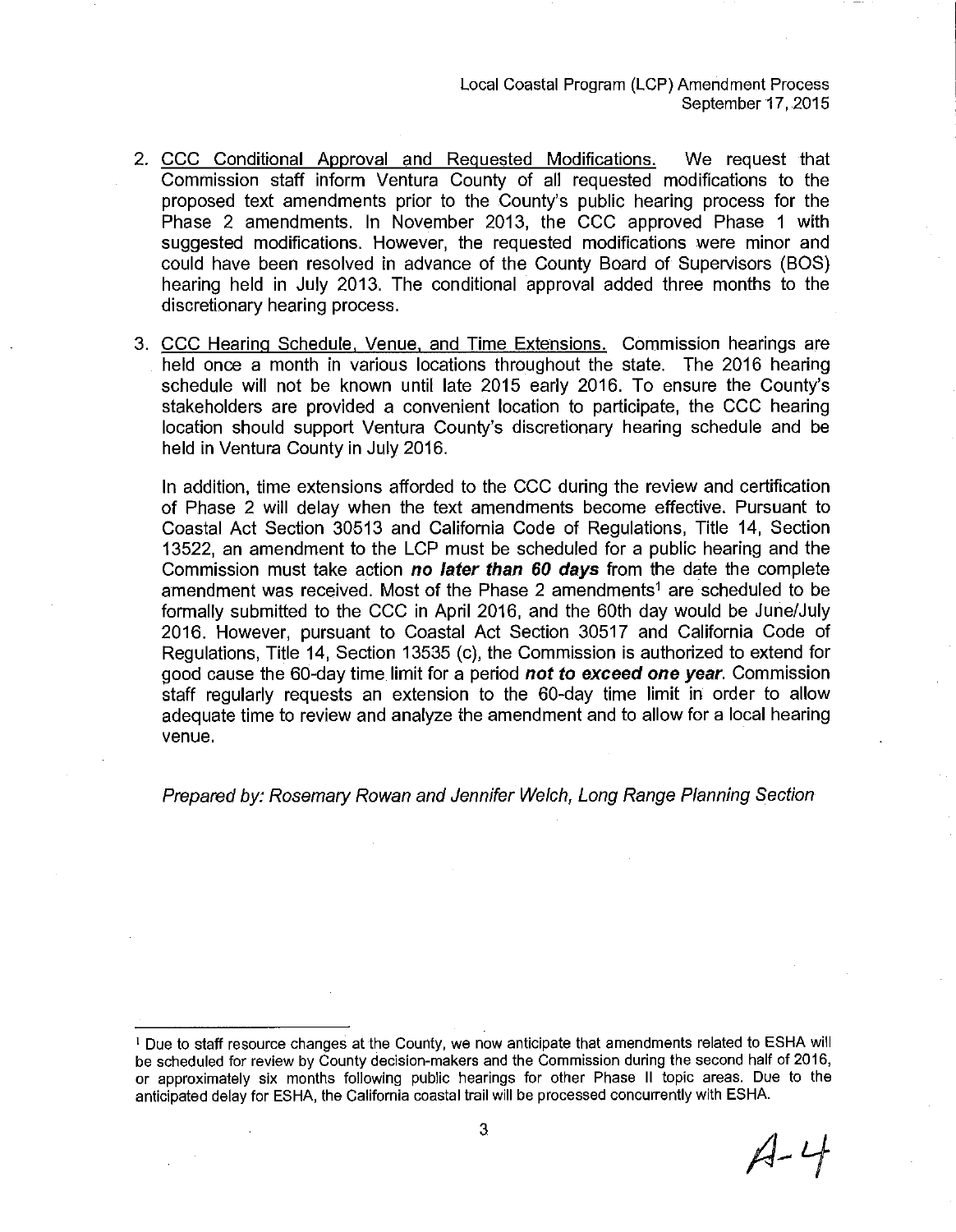

# Response to Sea Level Rise Policy

Guidance (adopted on 08/12/2015)

County of Ventura · Resource Management Agency · Planning Division 800 S. Victoria Avenue, Ventura, CA 93009-1740 · (805) 654-2478 · ventura.org/rma/planning

September 17, 2015

On August 12, 2015, the California Coastal Commission (CCC or Commission) adopted the Sea Level Rise (SLR) Policy Guidance document dated May 27, 2015. During its public deliberations prior to adopting the document, the CCC emphasized that the SLR Policy Guidance document is not a regulatory document and, instead, is an informational document that provides options and potential solutions to sea level rise for California's coastal communities. Ventura County concurs with the approach publicly stated by the CCC, and expects to utilize information within the SLR Policy Guidance document when engaged in the future preparation of SLR-related amendments to the County's Local Coastal Program (LCP). However, until more funding is allocated to SLR-related amendments for LCP amendments, the effective implementation of the SLR Policy Guidance document will remain a challenge. In addition, the County remains concerned about the premature use of the SLR Policy Guidance document for regulatory purposes.

Significant funding constraints at both the Commission and local government levels limit the capacity to update LCPs. Although three grant programs were recently funded to support California local governments in updating LCPs to address sea level rise, Ventura County was not selected to receive a grant award. One reason given for the award selections was that priority was given to competing coastal counties that do not have certified LCPs in place. While it is important that the SLR Policy Guidance document be implemented through the standard LCP amendment process, a lack of funding for that process will create significant implementation delays. Without additional funding, which should be combined with a reasonable timeline in which to implement the SLR Policy Guidance document through the LCP amendment process, it is quite possible that the recently-adopted SLR Policy Guidance document will lead to problems for Ventura County when processing permit applications for development within Ventura County's coastal zone for reasons summarized below.

1. Guidance versus regulations. If the standard of review for project permit applications is the Coastal Act or a certified LCP, and the SLR Policy Guidance document is used by the Commission as the mechanism to interpret the Coastal Act with regard to sea level rise, then projects will be subjected to unrealistic expectations and standards if the SLR Policy Guidance document's guiding principles are treated as regulations and used as the basis to deny or condition a project or a proposed amendment to a LCP that does not address sea level rise at all or in a manner that is consistent with the guiding principles. Given the fiscal and requiatory challenges facing coastal jurisdictions, we believe that it is particularly important that the SLR Policy Guidance document be used as the basis for developing LCP amendments, and not as the basis for conducting project-level review.

 $A - 5$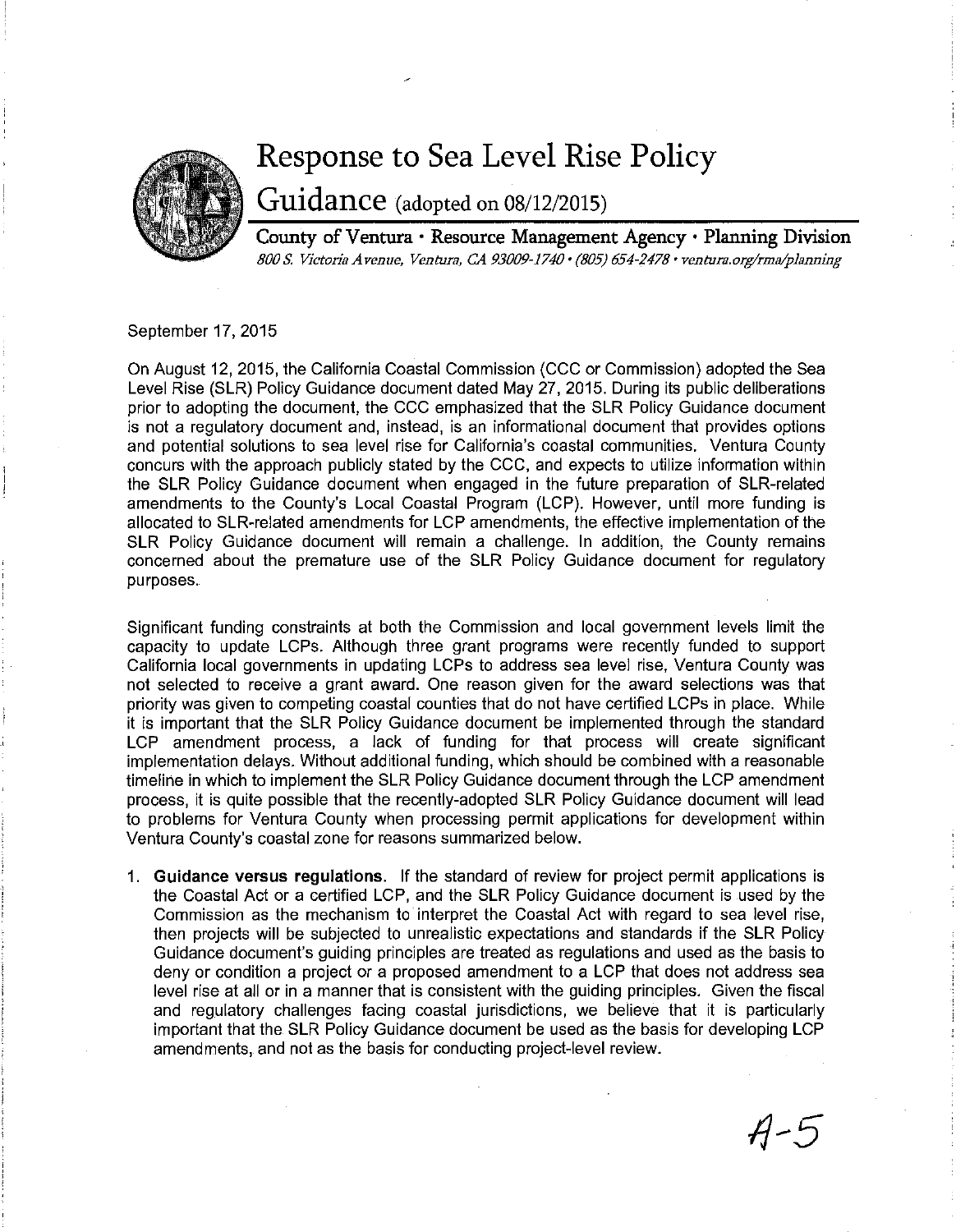#### CCC SLR Policy Guidance (adopted on 08/12/2015) September 17, 2015

Although Public Resources Code (PRC) Section 30620(a)(3) authorizes the Commission to adopt "interpretive quidelines" to assist local governments, the Commission, and applicants in determining how Coastal Act policies are applied in the coastal zone, such guidelines do not enlarge the powers or authority of local governments or the Commission. During its public deliberations prior to adopting the guidelines, the Commission emphasized that the SLR Policy Guidance document provides local governments with a great deal of flexibility because it offers a variety of tools to develop an adaptation strategy specific to that jurisdiction's physical environment, erosion and oceanographic forces, and development patterns. Further, the Commission stated that the quidance is considered a "living" document", and the adaptive strategies provided are not an exhaustive list. Furthermore. several Commissioners inquired about how the CCC would distinguish the guidance from regulation, and one Commissioner requested assurance that its contents would be applied in a flexible manner in different regions.

In our view, adequate time must be provided for local jurisdictions to interpret and implement the SLR Policy Guidance document through local land use regulations because the LCP amendment process required to incorporate the quidance as part of an LCP will be technically challenging and controversial. That is particularly true where conflicts exist between a sea level rise adaptation strategy that fulfills federal requirements but is not consistent with the Coastal Act. For example, Coastal Act Section 30253 states that new development shall minimize risks to life and property in areas of high geologic, flood, and fire hazard. When developing LCP policies and implementation standards to address flooding, federal Flood Emergency Management Agency (FEMA) requirements may be in conflict with other resource constraints or objectives of the Coastal Act, such as protection of visual resources, community character, and public access and recreation. FEMA requirements mandating that structures meet the base flood elevation are often accomplished using caissons or other elevation techniques. The SLR Policy Guidance document, however, states that these types of building elements result in negative visual impacts and may be considered hard shoreline protective devices. It is therefore unclear whether the "flexibility" provided by the SLR Policy Document would allow a modest use of elevation techniques, consistent with FEMA requirements, or whether the CCC would reject projects designed to comply with such regulations as inconsistent with the Coastal Act.

2. Life Expectancy of Seawalls and Structures Protected by Them. The SLR Policy Guidance document emphasizes the need to remove shoreline protection devices such as seawalls. However, shoreline protection devices protect a large portion of Ventura County's coastline, which includes existing public parks and residential neighborhoods originally built during the 1930s. These areas will be subject to storms, and property owners will be requesting permits to repair and maintain existing structures and existing shoreline protection devices. However, the SLR Policy Guidance document is not clear on the topic of existing seawalls, and thus it provides no clear guidance on how existing (or new) development that is protected by such seawalls will be handled.

PRC Section 30235 permits seawalls when required to protect existing development in danger from erosion, and when such seawalls are designed to eliminate or mitigate adverse impacts on local shoreline sand supply. Although the Coastal Act does not define "existing structure", the SLR Guidance document suggests the date by which a structure qualifies as an "existing structure" for the purpose of evaluating whether it may be eligible for shoreline protection is 1976, the date the Coastal Act was enacted. At the August 12, 2015 hearing, one Commissioner noted that there are structures that are 75 to 100 years old that could be

 $A - 6$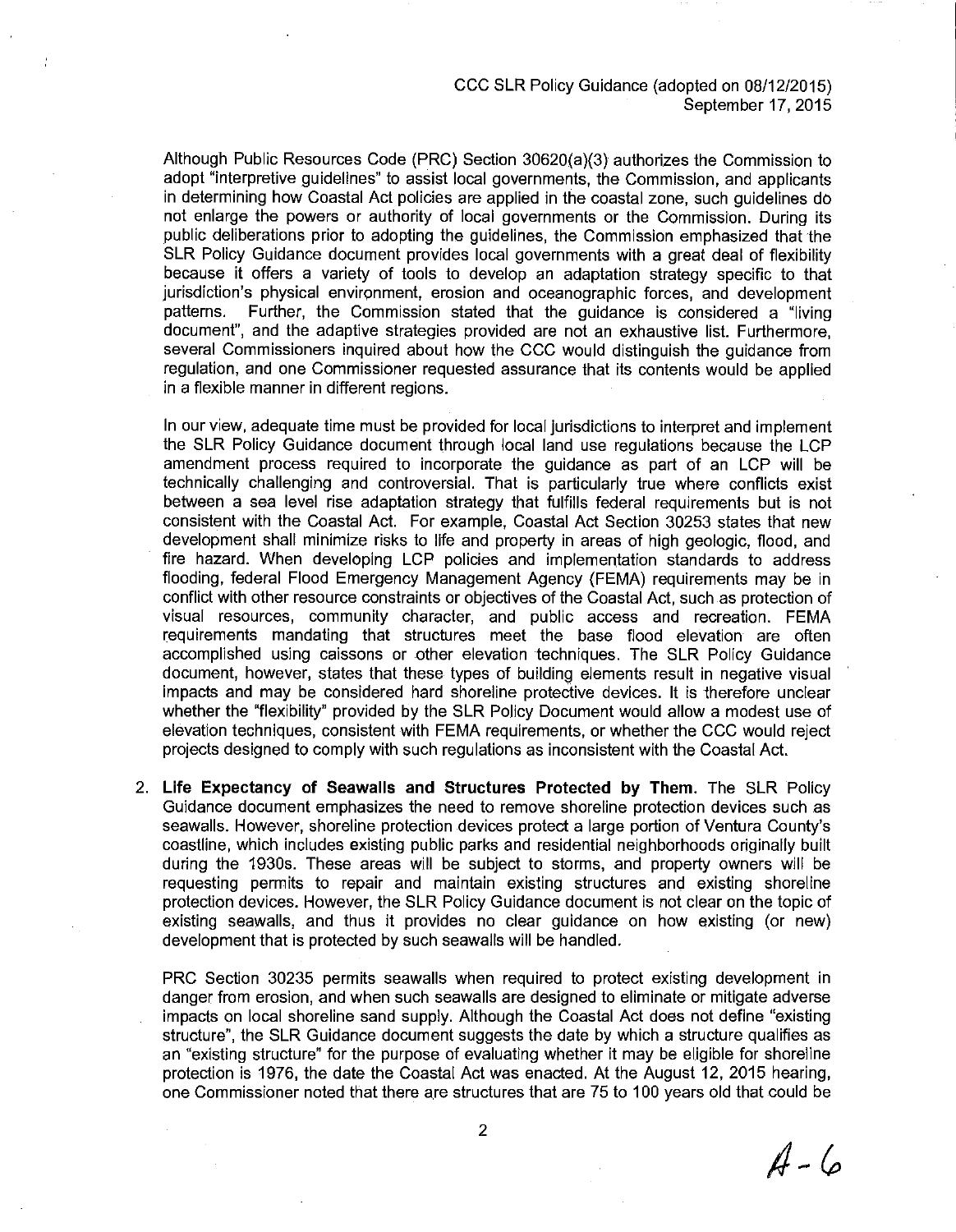considered "existing" historical coastal resources, In Ventura County, many beach front residences were built in the 1930s are potential historic resources that have not yet been evaluated or designated as historic properties.

If applied to LCPs as written, application of the SLR Policy Guidance document could result in a cumbersome tracking process and the eventual destruction of existing neighborhoods along the Ventura County coastline that rely of sea walls for protection. For applicants who request repairs or renovations to existing structures, Section 13252(b) of the Commission's regulations states that "unless destroyed by natural disaster, the replacement of 50 percent or more of a single family residence, seawall, revetment, bluff retaining wall, breakwater, groin or any other structure is not repair and maintenance under Coastal Act Section 30610(d) but instead constitutes a replacement structure requiring a Coastal Development Permit." A challenge with applying Section 13252(b) is determining what constitutes replacement of 50 percent of the structure. The SLR Policy Guidance document suggests that all repairs and modifications to a structure qualify and should be tracked, and that a cumulative 50 percent threshold should be used to define additional maintenance or modification as new development that no longer qualifies for a seawall under PRC 30235.

FEMA initiated the California Coastal Analysis and Mapping Project (CCAMP) to address high flood risk areas impacted by coastal flooding. In Ventura County, coastal areas immediately adjacent to the ocean are designated as Special Flood Hazard Areas, an area that would be inundated by a flood having a 1-percent chance of being equaled or exceeded in any given year (base flood). Homes and businesses with mortgages from federally regulated or insured lenders in high-risk flood areas are required to have flood insurance. In order to obtain flood insurance, a project will need to comply with FEMA and, as the SLR Guidance implies, structural modifications required by FEMA could be considered "new" development. At the August 12, 2015 hearing, one Commissioner noted that the SLR Guidance document does not clearly address this issue, but further noted that it could be addressed through the LCP amendment process.

Determining when a structure is considered "new" or "existing" is critical to coastal land use planning in Ventura. The Guidance promotes the Commission's plan to phase out seawalls and, if the Guidance is imposed by the Commission as a firm policy interpretation to support this phase-out plan, local governments could find it difficult to propose and implement alternative adaptive strategies that allow seawalls to remain when they protect existing development.

#### 3. Regional Approach to Adaptive Management.

Ventura County contains multiple shoreline beach areas that provide coastal access and recreation to local residents and visitors, but the lack of a consistent, regional approach to the approval process for seawalls by the CCC could lead to more narrow beaches and reduced coastal access within the County. Seawalls affect beach replenishment, and one Commissioner specifically called out Ventura County as an area that will be challenging because of its land form, geology, and oceanographic currents. Ventura County will also be a challenge because a substantial amount of its shoreline will be affected by seawalls that protect critical public infrastructures such as U.S. Highway 101, Pacific Coast Highway 1, and the coastal-adjacent Union Pacific railroad line. A concern is that, absent a regional approach to shoreline armoring, beaches will become narrower, which limits or temporarily cuts off lateral access and recreational opportunities.

 $A - T$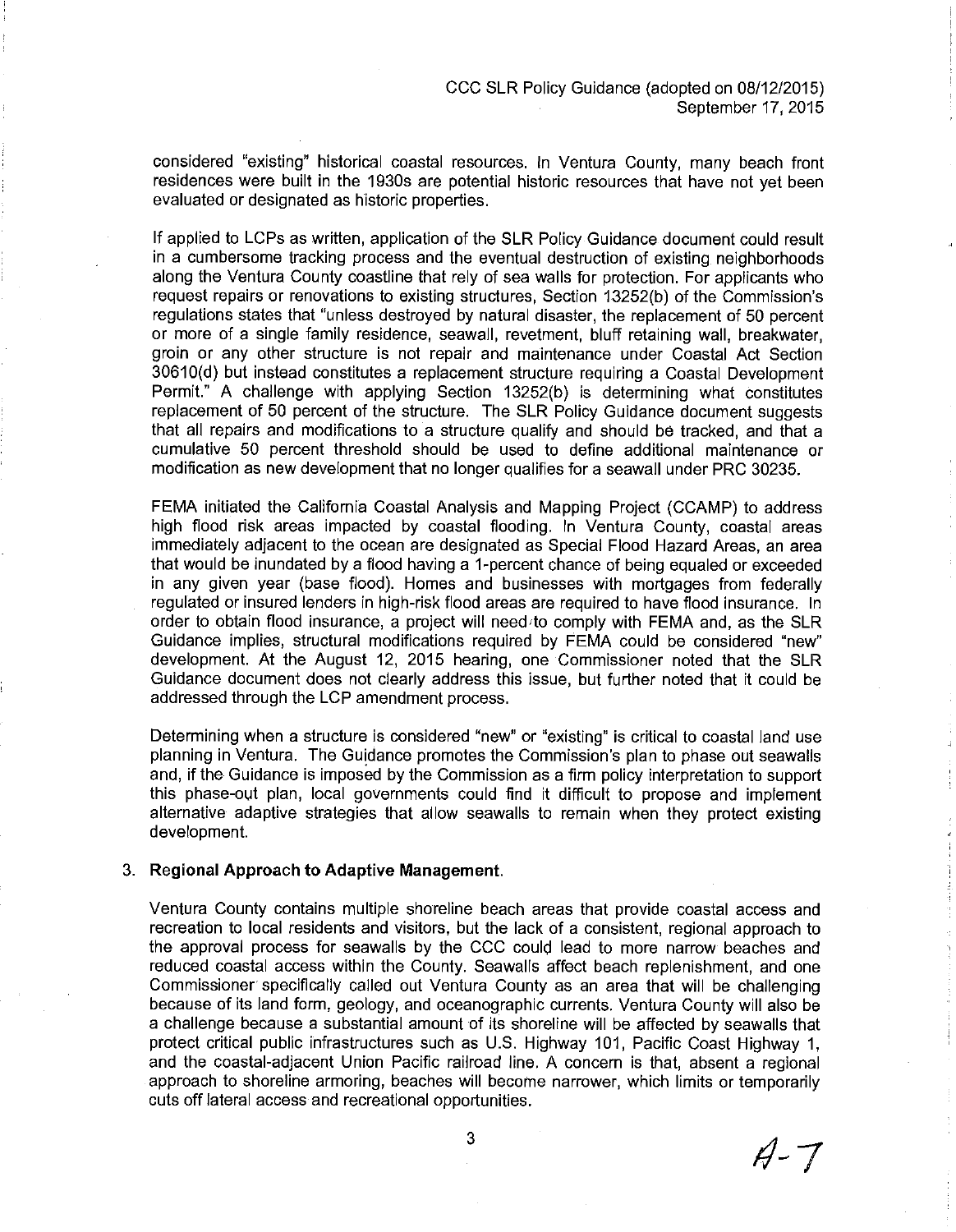CCC SLR Policy Guidance (adopted on 08/12/2015) September 17, 2015

The SLR Policy Guidance document, at Chapter 7, Coastal Development and Hazards, contains a goal that would allow shoreline protective devices only to protect existing and endangered structures. The Guidance further suggests that properly-designed shoreline armoring would, in most cases, be allowed to remain in the foreseeable future on intensely developed, urbanized shorelines. As shown by the two examples below, previous Commission action on seawalls in Ventura County illustrates the trade-offs between protecting public infrastructure and beach or public access protection.

- The recently completed Caltrans South Coast HOV Lane Project added northbound and southbound carpool lanes and a Class I bike path on the southbound side of the highway from Rincon to Mussel Shoals. According to the environmental impact report prepared for the project, design standards to protect the transportation system from sea level rise were prohibitively expensive and, in some cases, would act like a dam and result in upstream flooding impacts. The CCC determined that the Caltrans project, as designed, preserved a sandy beach area by avoiding new encroachment onto any part of the beach. Although the project was conditioned to provide public parking, coastal access and restrooms, there was no requirement to mitigate adverse impacts on local sand supply. At the August 12, 2015 hearing, one Commissioner described a similar project in the San Diego North Coast I-5 Corridor. For that project, the beneficial uses of the project prevailed and Caltrans was only required to show that the SLR Guidance document was considered and that Caltrans understood the risks.
- In contrast, in June 2008, the CCC approved repairs to and the addition of approximately 5,000 tons of new armor stone to an existing 2,040 foot long rock revetment located seaward of the existing residential community of Seacliff. The project was conditioned to improve public access and submit a plan that establishes a Shoreline Sand Supply and Public Access Fund Account and a deposit of \$60,000 to mitigate for impacts to shoreline sand supply for the loss of public recreational use over 25 years.

In order to successfully incorporate adaptive strategies to address sea level rise, coastal communities should be provided sufficient time to evaluate properties at risk and effective policies and implementation measures that eliminate or minimize adverse impacts on local shoreline sand supply. Inconsistent, piecemeal action in response to specific requests for coastal development permits would not only result in conflicts between applicants who feel that are not being treated equally or fairly, it would also hinder the County's efforts to provide a regional approach to protecting the coast.

- 4. Scenario-based analysis. The goal of scenario-based analysis for SLR is to understand where and at what point SLR, and the combination of SLR and storms, pose risks to coastal resources or threaten the health and safety of a developed area. In our view, a reasonable approach would be to align scenario-based time frames with the planning horizon of the Local Coastal Program. For example, if the time horizon for the LCP is 25 years, then the best-available science for that 25-year period should be used to analyze and prepare SLRrelated policy and development standards.
	- Currently, the CCC endorses the 2012 National Research Council's (NRC) Report with the following SLR projections:

 $A - X$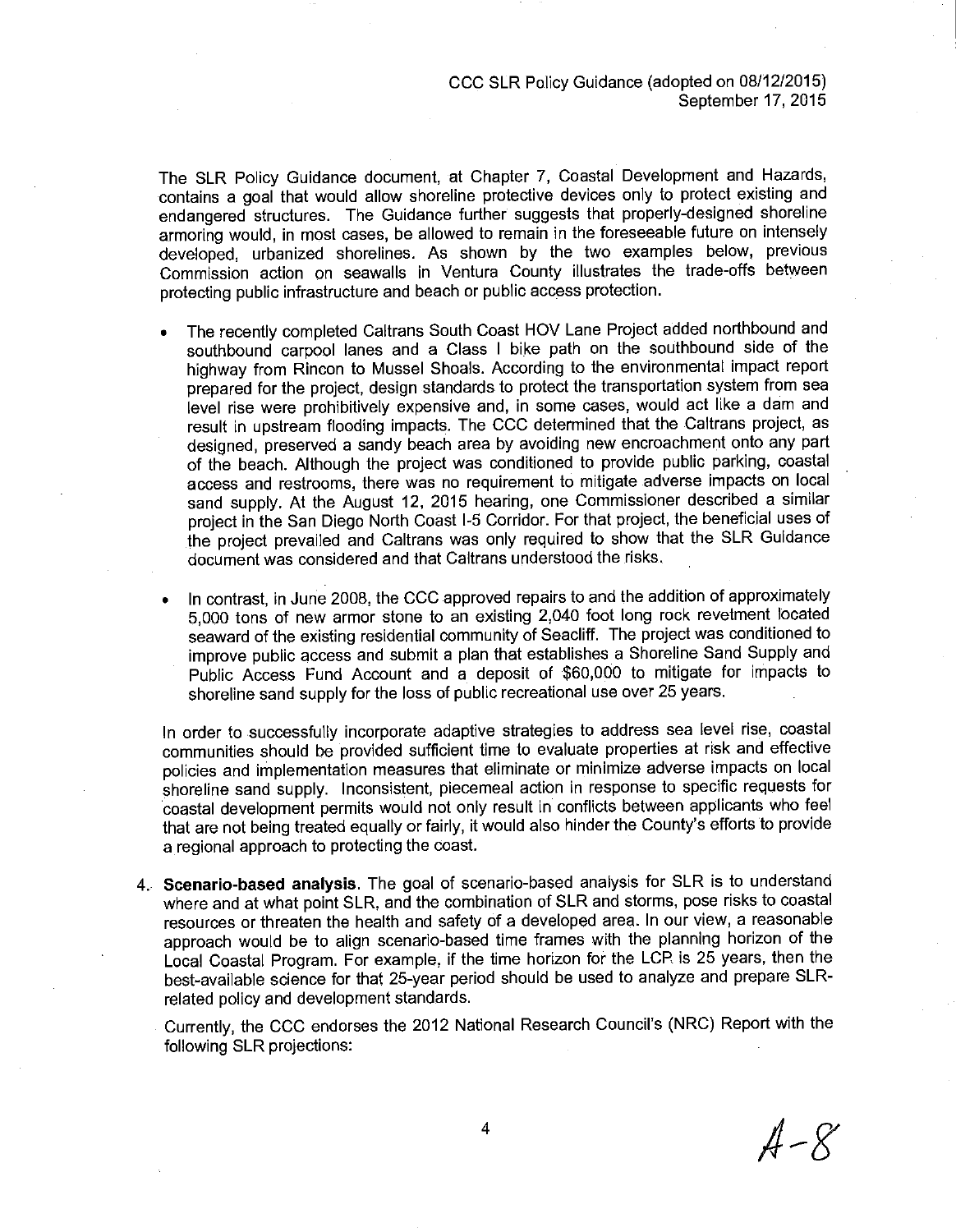CCC SLR Policy Guidance (adopted on 08/12/2015). September 17, 2015

| TIME PERIOD* | <b>NORTH OF CAPE</b><br><b>MENDOCINO</b> | <b>SOUTH OF CAPE</b><br><b>MENDOCINO</b> | <b>MARKET</b><br>apo - -<br><b>ANTAL TA MARTINA &amp; STARTING AN</b><br><b>DANSING A SEAST AT A PARTIES</b> |
|--------------|------------------------------------------|------------------------------------------|--------------------------------------------------------------------------------------------------------------|
| by 2030      | $-2 - 9$ in<br>(-4 – +23 cm)             | $2 - 12$ in<br>$(4 - 30 \text{ cm})$     | <b>Sherwich to Change County Contains</b>                                                                    |
| by 2050      | $-1 - 19$ in<br>$(-3 - + 48$ cm)         | $5 - 24$ in<br>$(12 - 61$ cm)            |                                                                                                              |
| by 2100      | $4 - 56$ in<br>$(10 - 143$ cm)           | $17 - 66$ in<br>$(42 - 167$ cm)          |                                                                                                              |

\* With Year 2000 as a baseline

The SLR Policy Guidance document recommends that the highest projections of SLR be evaluated on a project-by-project basis in order to understand the implications of a worst case scenario on a proposed project. However, we believe that extending an analysis out 85 years is far too speculative, and adding expensive development conditions to projects based on long-term, inconclusive predictions will be difficult to justify. That is particularly true for development where the life expectancy of the structure is significantly less than 85 years. Furthermore, the legal ramifications of the approach outlined in the SLR Policy Guidance document are still unknown. During the August 12, 2015 hearing, two Commissioners stated that many applicants will not be able to afford an 85-year analysis and their project will likely never get approved. It was suggested that applicants not be held to an exhaustive analysis when there are ways to plan for the future without implementing regulatory measures today.

5. Private Property Takings Issues. A recent California Appellate Court opinion regarding a seawall protecting two adjacent single-family residences in the City of Encinitas (Lynch v. California Coastal Commission) upheld the Coastal Commission's action to impose a 20year expiration date on a seawall as a condition for approving a coastal development permit. San Diego Superior Court Judge Earl Maas called the 20-year limitation applied to a seawall project as "simply a power grab" designed to force the owners into making more concessions in coming years or to force the removal of the sea wall altogether. When the case was appealed to the California Court of Appeal, Fourth Appellate District, a dissenting judge stated that regulations cannot be so excessive that they cancel statutory and constitutional rights, and stated that imposing a 20-year expiration date on a seawall permit was an unnecessary, extreme, and invalid demand that did not constitute genuine mitigation. One could argue that the Commission's power to impose this type of mitigation unfairly forces the homeowners to waive their rights and property interests. The California Supreme Court has accepted the case for review and should rule within the next year.

If the CCC continues to condition projects in this manner, then all seawalls along Ventura County's coast could be subject to the same 20-year restriction. Given the economic implications associated with the removal of shoreline protection devices that protect existing development, including capital improvements and transportation corridors, interim adaptive strategies that could include elevating structures, retrofits, or the use of materials that increase the strength or resilience of development should be allowed until potential retreat strategies and programmatic approaches can be developed,

Land use regulations that prevent all economical beneficial use of the property are vulnerable to a takings challenge. The SLR Policy Guidance includes a recommendation that local agencies explore whether legal doctrines regarding nuisance, changing shoreline property lines, or the public trust independently allow for significant limitations on the use of

 $A-9$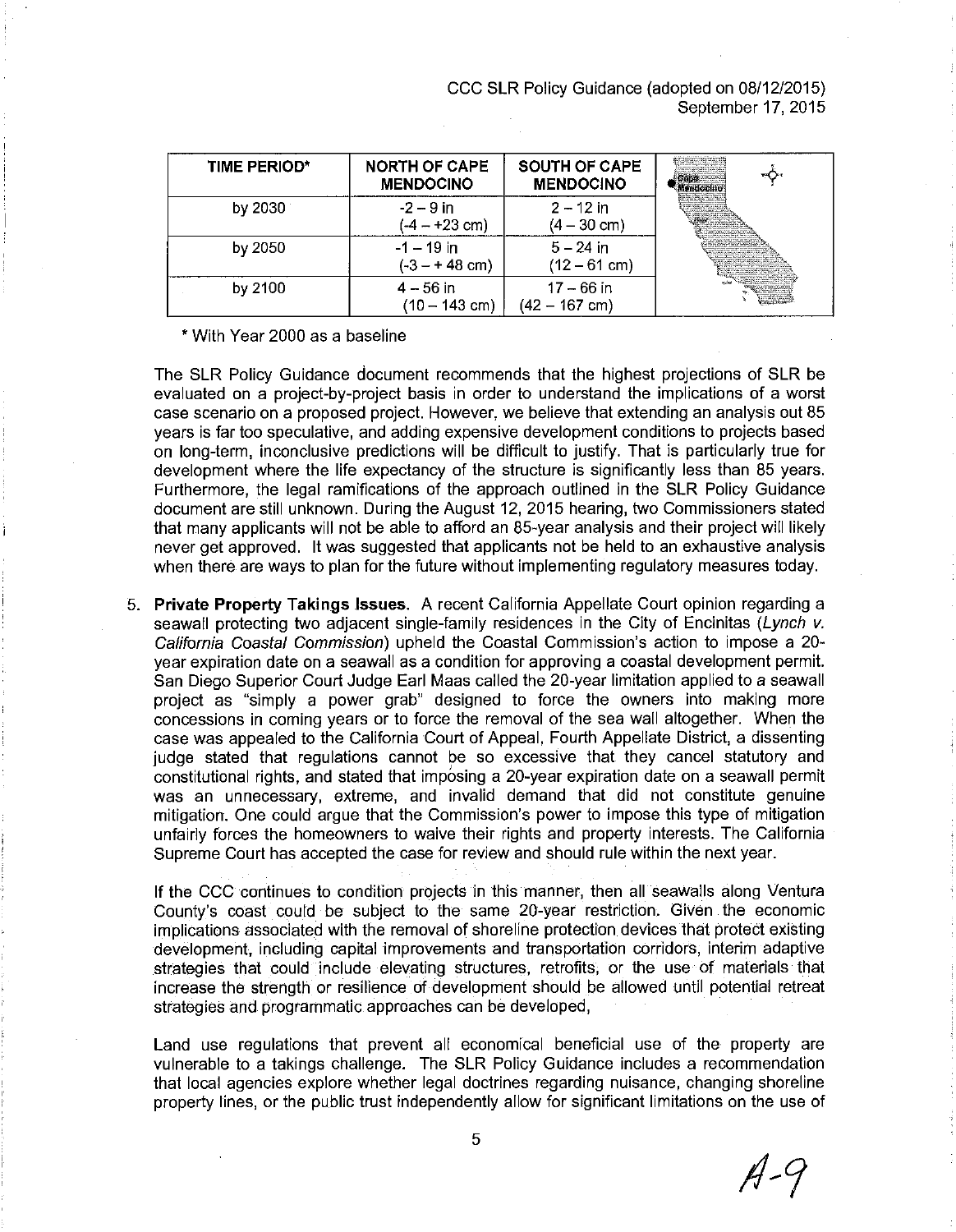#### CCC SLR Policy Guidance (adopted on 08/12/2015) September 17, 2015

the property. In our view, this responsibility should lie with the CCC. The CCC could reject proposed LCP amendments that address sea level rise when those amendments are not consistent with the SLR Policy Guidance document. It is therefore important that the CCC ensure that its policies meet legal standards.

÷.

Prepared by: Jennifer Welch and Rosemary Rowan, Long Range Planning Section

 $A-10$ 

 $\omega_{\rm{max}}=1$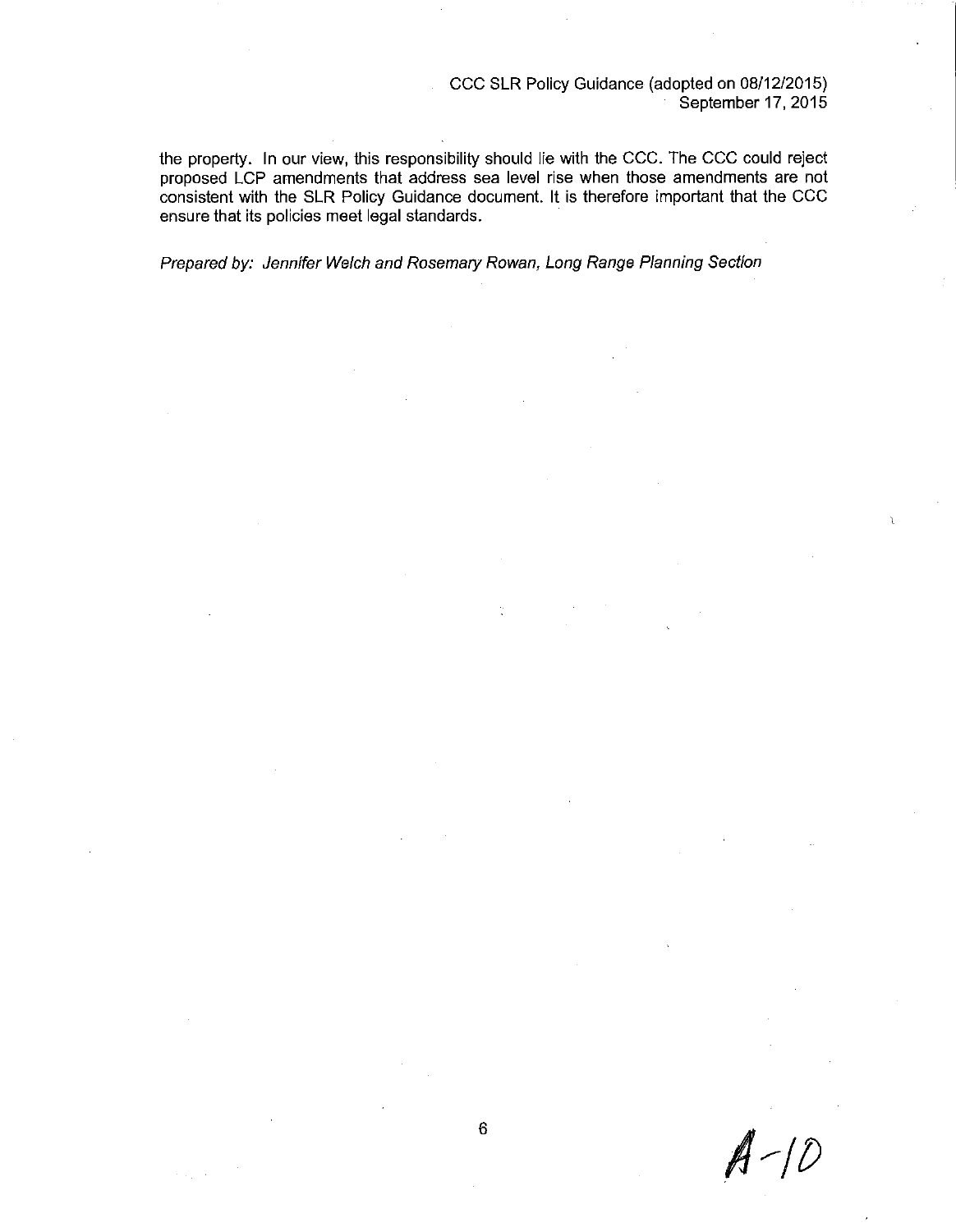

**MEMORANDUM** 

## **HARBOR** DEPARTMENT

DATE: October 8, 2015

TO: **Supervisor Kathy Long** 

Lyn Krieger, Director & **FROM:** 

**SUBJECT:** Comments on Sea Level Rise Policy Guidance adopted by the California Coastal Commission on August 12, 2015

Congratulations on your adoption of the Sea Level Rise Policy Guidance document on August 12, 2015. As local agencies with land use and public safety responsibilities, we are committed to addressing the challenges that may accompany sea level rise. We have worked with your staff to make suggestions about areas of concern, and noted that Commission staff and the Commission amended the draft document based on comments received. Now that the document is adopted, we have additional comments for your consideration.

Many local agencies are undertaking work to determine the likely effects of sea level rise on their areas, and to begin planning mitigation for these potential effects. In western Ventura County, local agencies are cooperating in the evaluation of potential impacts. However, as with any significant policy change, this planning takes time, and is not likely to be complete for a period for several years. In the meantime, while the work is underway, we have some specific concerns.

1. Local agency comments on the Draft Sea Level Rise Policy Guidance were consistent in expressing concern that the document, once adopted, continue to be considered as "guidance," not regulation. In fact, many of the sections in the Guidance document appear poised to become the standard of review for projects in the coastal zone. We understand that it is common to use the standard available when evaluating projects, in part to ensure consistency of application. We also understand that it is difficult to review a variety of analyses and arguments on a project-by-project basis. However, there is considerable variation along the California Coast in the potential effects and timing of sea level rise, and there are many specific variations in types of coastal development and community needs that must be included in the consideration. We urge you to continue thinking of this as flexible guidance while local agencies complete their

 $A - 11$ 

From the desk of Lyn Krieger, Director **County of Ventura, Harbor Department** 3900 Pelican Way, Oxnard CA 93035 (805) 973-5952 - Fax (805) 382-3015 F-mail fun kriener/niventura ora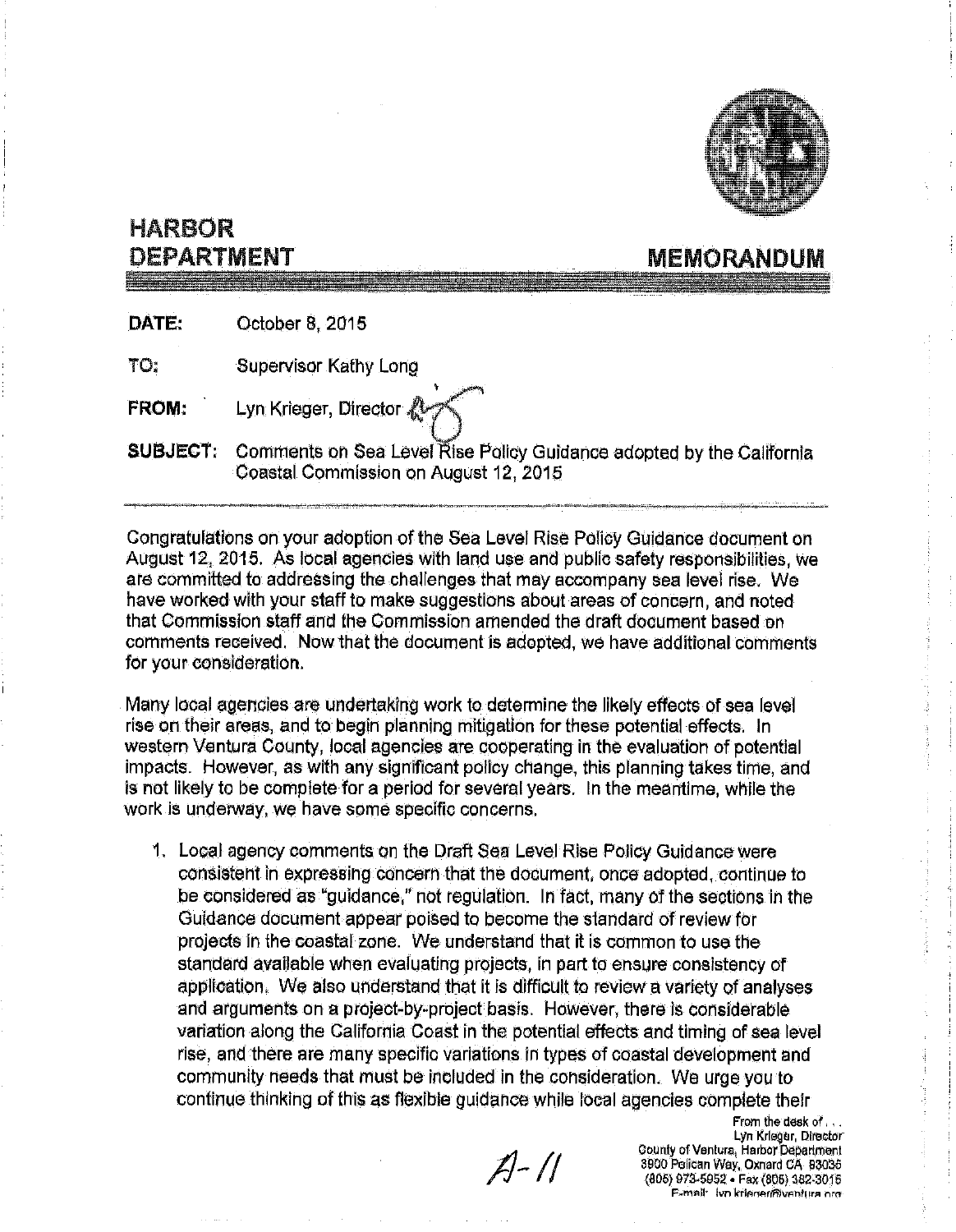Memorandum to Supervisor Kathy Long October 8, 2015 Page 2

> first assessments. We do have some concern that other public agencies will find it efficient to use the Coastal Commission's Guidance for their own reviews. As Coastal Commission staff cooperate/collaborate with other public agencies, we urge you to make clear that these are guidance only, and not regulatory at this time.

- 2. There is a continuing issue with the application of the Guidance document to Port Master Plans, Public Works Plans (PWPs), and Long Range Development Plans (LRDPs). The Guidance document, as adopted, is focused on the process to be used under Local Coastal Plans (LCPs), and especially the process of issuing Coastal Development Permits (CDPs). The document implies that these plans are to be treated as equal to LCPs. We do not believe this is always possible. This policy position does not address the requlatory structure of the Coastal Act, and the types of authority granted to agencies holding other plans. In each of the alternate plan types, the agency is often the property owner, and the agency may have private parties as lessees on its properties. The permit processes and rights of the partles vary in these circumstances. We had hoped the final Guidance document would make it clear that the holders of Port Master Plans, PWP's and LRDP's would be collaborating with the Coastal Commission and staff to outline policies for application of the new Guidance. We hope that such collaboration will still be undertaken.
- 3. When addressing harbors and ports, there need to be additional considerations when reviewing sea level rise assessments. As you know, harbor property inundation defenses currently include breakwater structures, jettles, sea walls, groins, tide gates, pump systems, dewatering systems, and adaptation by floor level heights. On a buildable parcel, none of these protective measures can be considered either in isolation or for a single parcet. In addition, many ports and harbors also host sewer lift stations, which must be protected. These concerns were not articulated in the Guidance document, so we ask that you clarify these matters in any update.
- 4. Ports and harbors have numerous uses defined as "coastal dependent" under the Coastal Act. These uses include marinas, boat vards, commercial fishing, and maritime terminals, among others. Because these coastal dependent uses are identified as unique resources in the Coastal Act, we request that there be some separate handling of sea level rise for these uses. Water-based development, such as marinas and marine terminals, of course, have very specific issues which relate to the adjacent landside support facilities.
- 5. Local agencies which hold certified Port Master Plans, PWP's, and LRDP's also require collaboration regarding the distribution of risks. The Guidance document outlines that it is intended to ensure that risk is nearly always assumed by the property owner. In the case of a port or harbor, where the property is held by a local agency, and the long lessee has specific rights by contract, this issue becomes more complicated, and more delicate. We urge you to work with us to

 $A - 12$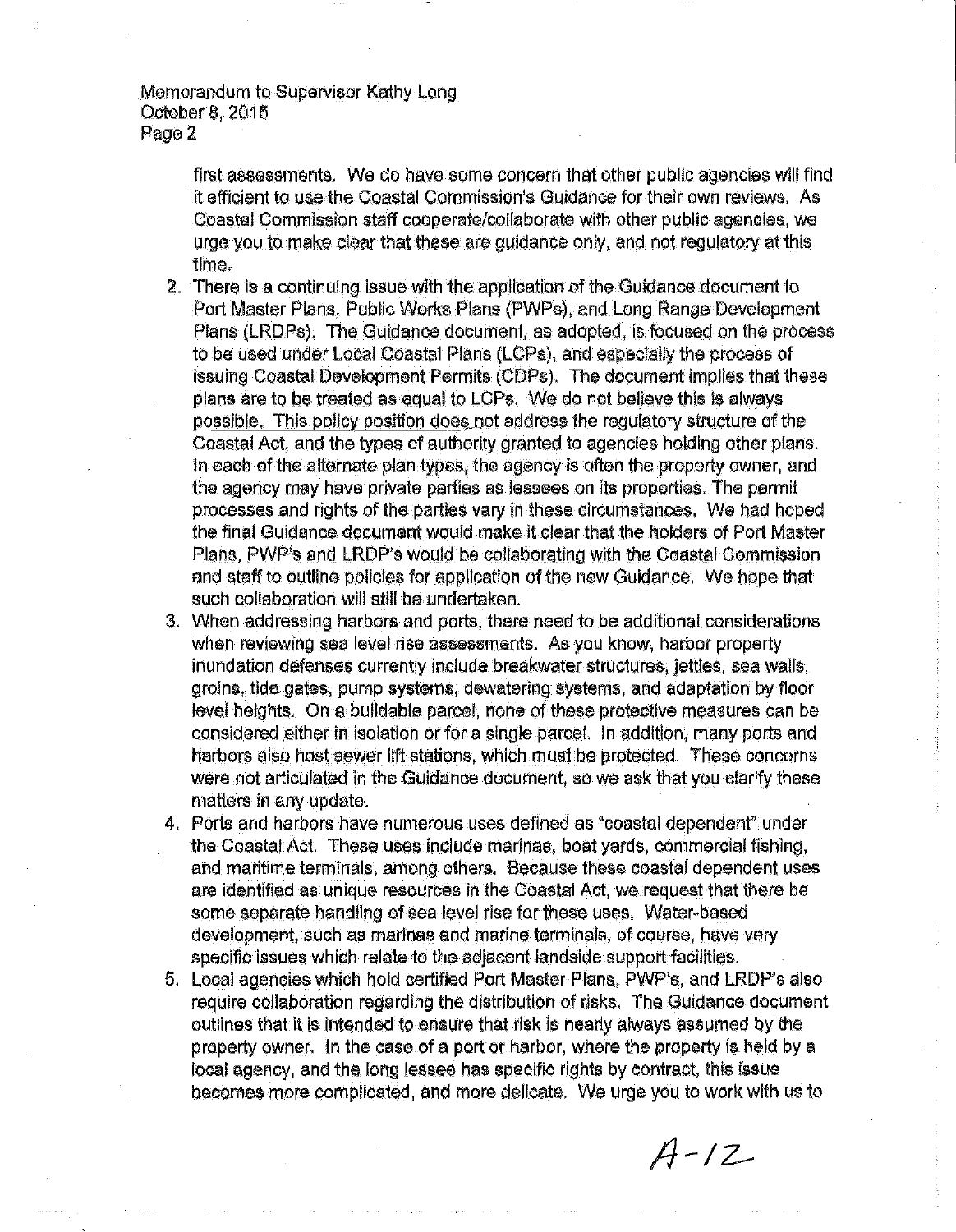Memorandum to Supervisor Kathy Long October 8, 2015 Page 3

> address this concern, and how it will affect the evaluation of strategies to address sea level rise. For example, while the land is often owned by the local agency, the infrastructure and buildings are generally constructed by the private lessee, with infrastructure being turned back to a public agency for operation and maintenance. Unwinding these threads after the passage of decades, and crafting an equitable solution, will be difficult. While we agree that planning for sea level rise must be done, we would appreciate your collaboration, understanding, and support on this issue.

6. Similarly, there are issues unresolved concerning agencies as landowners and construction permitted in/on buildings owned by lessees. The comments in the Guidance document regarding existing "at risk" structures call for work on these properties to be limited to basic repairs and maintenance, and not to extend the life of the structure. This puts local agency landlords in a difficult position. If a new roof is needed to protect the lessees' interests, it is likely to be installed most landlord agencies have no way under current leases to prevent it. In fact, many leases require such improvements to be made from time to time. At the same time, this improvement extends the life of the structure. Similarly, tenant improvements may trigger a regulrement for seismic strengthening, also extending the life of the structure. There are many instances where repairs and maintenance will extend project life. Not allowing these improvements may, in some cases, trigger a "taking." These issues become more complex, of course, when the public agency or its lessees upgrade structures to meet new regulatory requirements. We request that the Commission consider treating this issue as it has others in the past, where structures with longer life spans, or meeting new regulations, be required only to demonstrate incremental mitigation at reasonable intervals.

Again, congratulations for taking a step forward on this important issue. We look forward to our continued work together.

**Board of Supervisors**  $\mathsf{Cc}$ Michael Powers, CEO Leroy Smith, County Counsel Charles Lester, Executive Director, California Coastal Commission

A - 13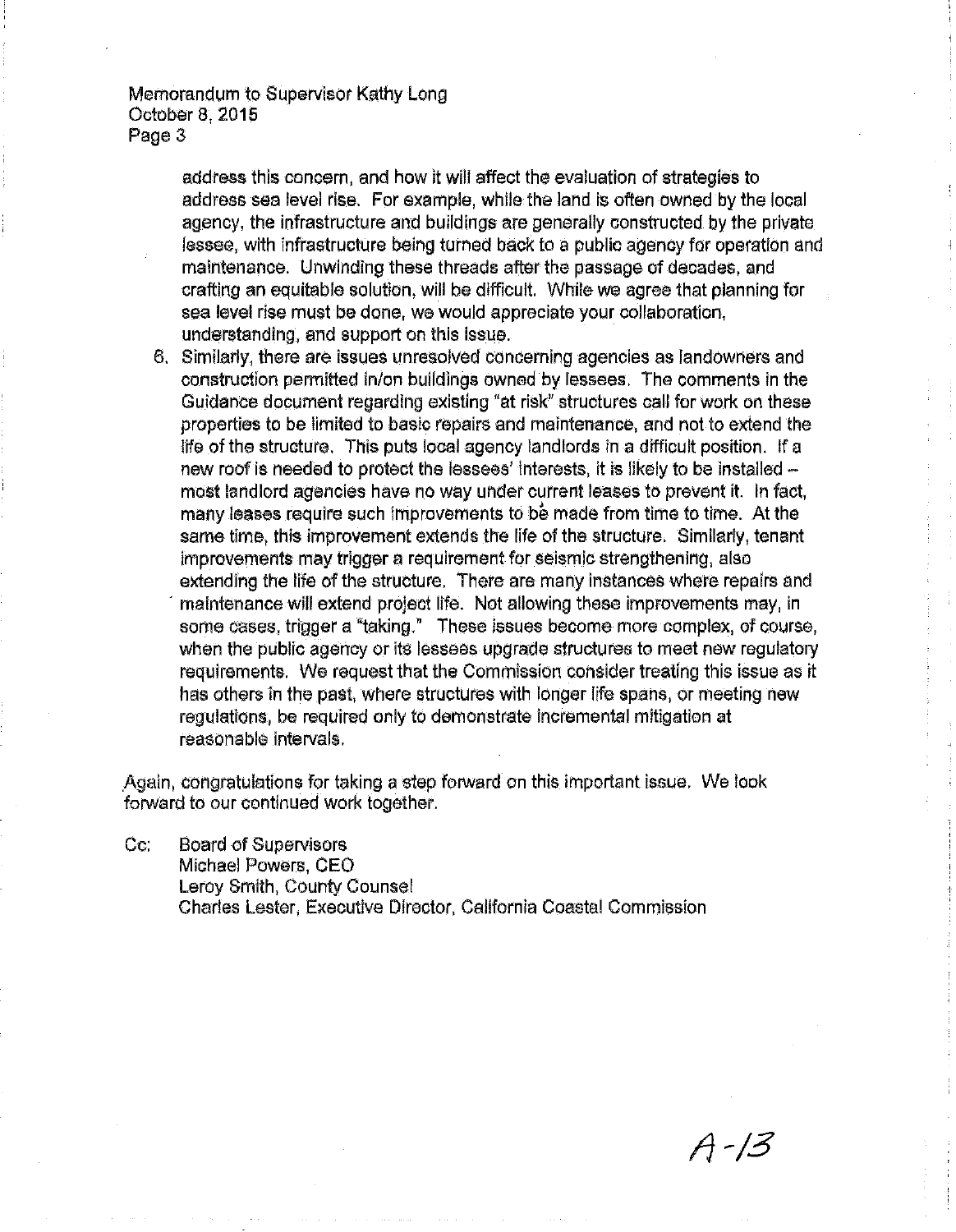

#### COUNTY OF HUMBOLDT PLANNING AND BUILDING DEPARTMENT **CURRENT PLANNING DIVISION**

3015 H Street . Eureka CA 95501 Phone: (707) 445-7541 • Fax: (707) 268-3792

# **MEMC**

| DATE:    | October 1, 2015                               |
|----------|-----------------------------------------------|
| FROM:    | Rob Wall, AICP, Supervising Planner           |
| TO:      | Virginia Bass, 4th District Supervisor        |
| SUBJECT: | Coastal Commission Performance Report to CSAC |

Staff is aware that one of the chief complaints of local coastal jurisdictions, inclusive of Humboldt, is that when amending LCPs, the Coastal Commission often requires amendments to other sections of their respective LCPs that were not requested by the local government. Our chief criticism, within the Long Range Planning Division, is the receipt of Coastal Commission grant funds to complete scope described tasks only to have further studies or analysis (out of grant funded scope) required by the Commission. The grants are appreciated as noted below; but this matter should be discussed at your CSAC meeting.

On a positive note, Staff applauds other efforts for coordination and early input. The following are a bulleted list of what I have observed both at the City of Eureka and at the County of Humboldt:

- Increased availability of Local Coastal Commission Staff/phone calls returned in a timely manner
- Strict adherence (2 years plus) of monthly Planning Staff meetings/local assistance on coastal planning matters and code enforcement
- Recognition of local conditions/ for example, unique tectonic subsidence
- Recognition of local leadership/Bay-wide approach to Humboldt Bay's LCPs/Aldaron Laird's work.
- The LCP grant allocations to Humboldt Bay jurisdictions.
- Additional staff at our local Coastal Commission office. We would hope grants get extended or made permanent.
- A collaborative LCP update process with realistic expectations.

As noted previously, the grant allocations have been mostly positive. The out of scope matters are our greatest concern.

As always, I am available for questions and look forward to continuing CSAC's efforts to improve Coastal Commission management of LCPs.

 $A - 14$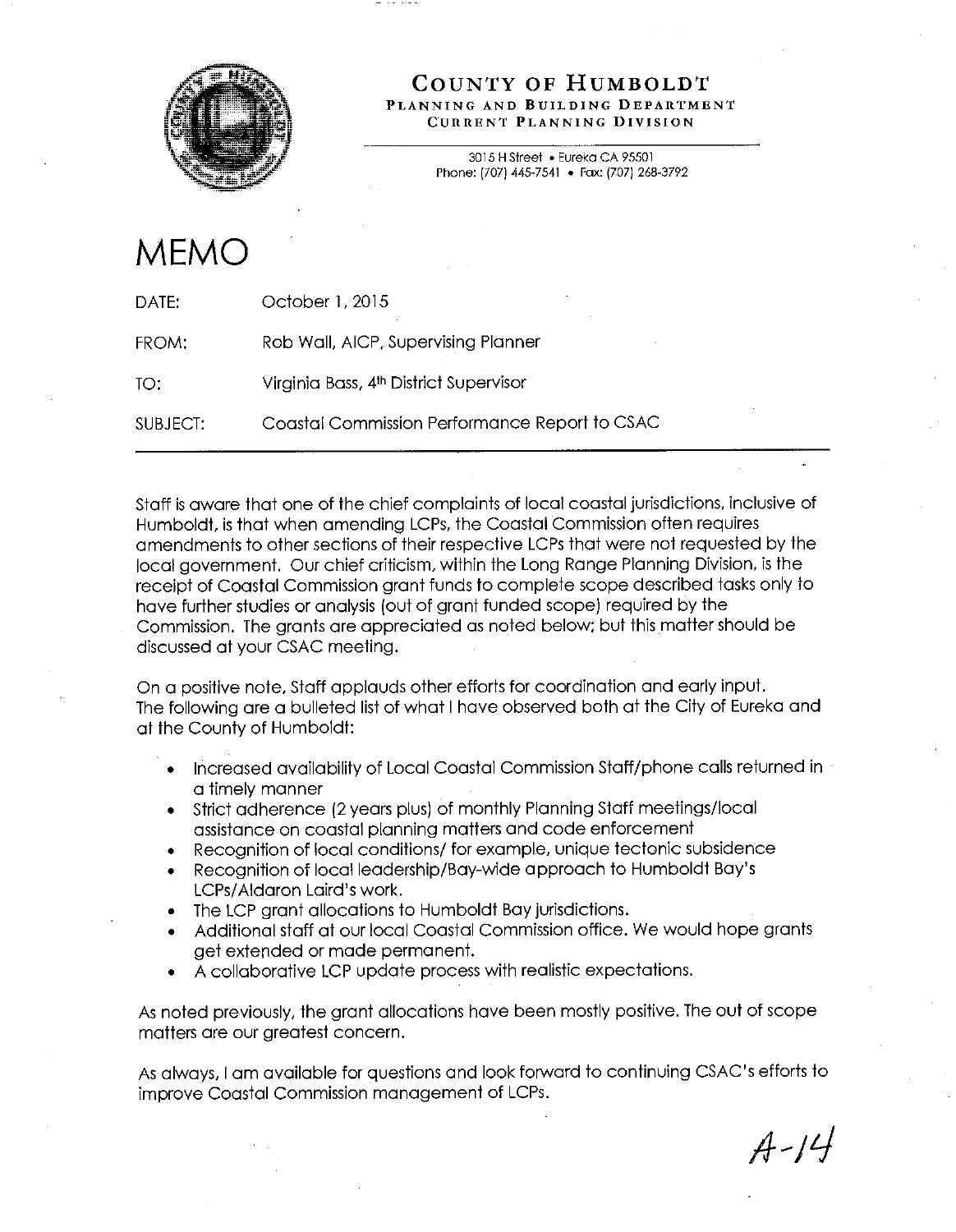

### DEPARTMENT OF PUBLIC WORKS COUNTY OF HUMBOLDT

**MAILING ADDRESS:** 1106 SECOND STREET, EUREKA, CA 95501-0579 AREA CODE 707

ARCATA-EUREKA AIRPORT TERMINAL McKINLEYVILLE **AVIATION** 839-5401

PUBLIC WORKS BUILDING SECOND & L ST., EUREKA NATURAL RESOURCES **ADMINISTRATION** 445-749 445-7652<br>445-7377 NATURAL RESOURCES PLANNING **BUSINESS** ENGINEERING **ENGINEERING**<br>FACILITY MAINTENANCE ROADS & FOURMENT MAINTENANCE

445-7493

**CLARK COMPLEX** HARRIS & H ST., EUREKA FAX 445-7388 445-7205 TANDUSE

445-7741

267-9540

----------<br>445–7851

446-7421

## **Initial Reactions to**

### **California Coastal Commission Sea Level Rise Policy Guidance**

#### October 5, 2015

The California Coastal Commission adopted its Sea Level Rise Policy Guidance document on August 12, 2015. This memorandum briefly outlines initial reactions from a local agency perspective.

#### **Foundational Questions**

Review of the Guidance prompts the following questions:

- 1. Is the Guidance realistic for achieving the State's policy goals of increasing resilience, reducing risks, and protecting coastal resources?
- 2. Does the Guidance provide sufficient clarity on key technical and policy issues?
- 3. Will the Guidance ultimately help or hinder local agencies to take actions toward adaptation for sea level rise?
- 4. Will the coastal development permitting process be a limiting factor for adaptation?
- What are the keys for successful implementation of the Guidance?  $5.$
- 6. Is the Coastal Commission's traditional regulatory paradigm the best model for effective governance in response to sea level rise?
- $7<sub>1</sub>$ Are cultural changes at the Coastal Commission necessary for successful implementation of the Guidance?

The following comments are intended to contribute to a discussion of these questions and potential steps to address them.

#### **Comments**

#### Analysis and Decision-making

The Guidance addresses complex technical and policy issues and creates a state-wide framework for analysis and decision-making. Much uncertainty remains on how the Guidance will be applied in practice.

Issues.

- Several of the framing principles in Chapter 2 are broad with potentially far-reaching implications in particular, Principles 4, 8, 11, 12, and 14. Specific examples would be helpful to understand how these principles will be interpreted and applied. The Coastal Commission should consider gathering input from local agencies on how to apply these principles in real situations.
- Principle 4 calls for using "a precautionary approach by planning and providing adaptive capacity for the highest amounts of possible sea level rise" (pg. 38). We foresee that there may often be good

 $A - 15$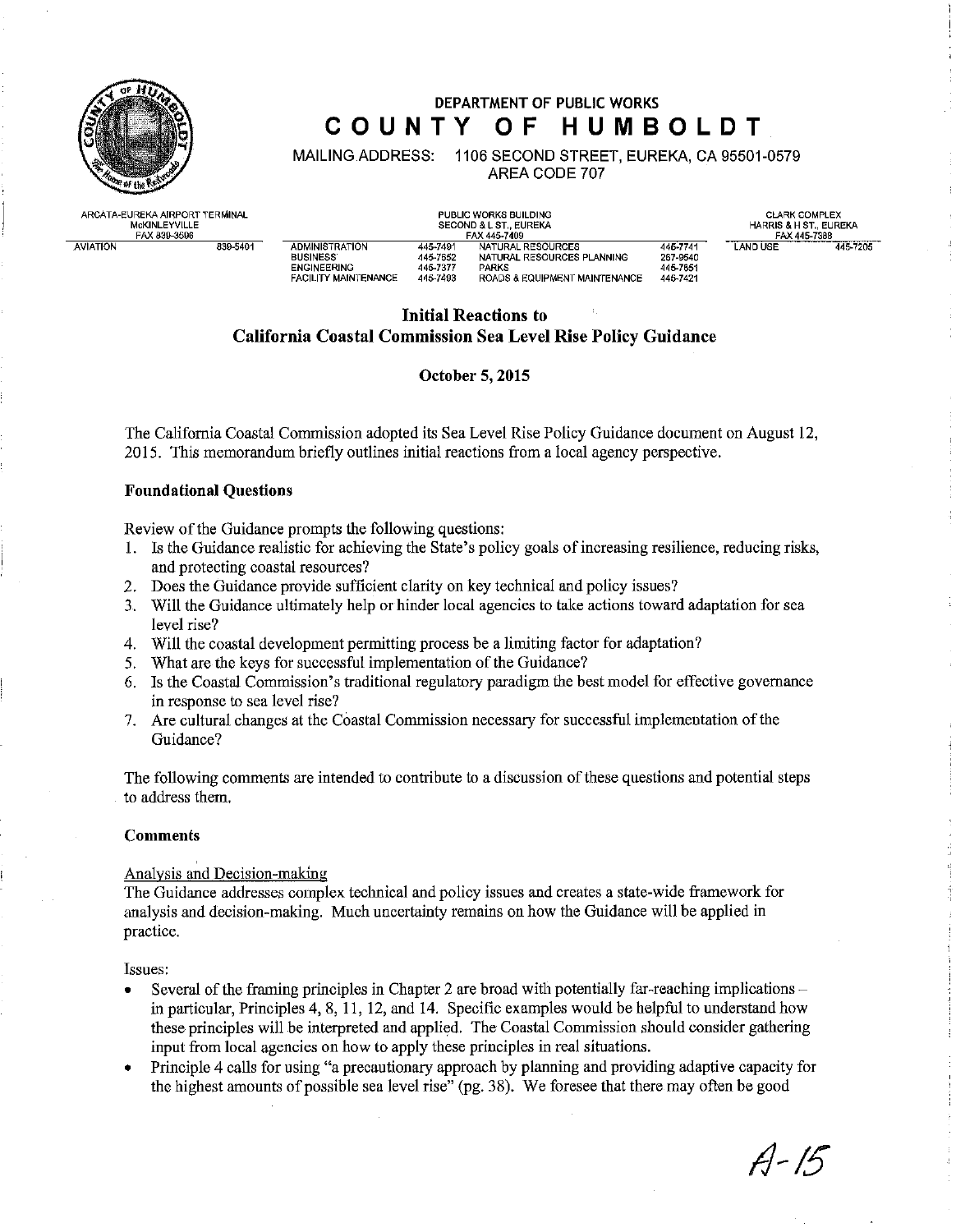Coastal Commission Sea Level Rise Guidance - Initial Reactions October 5, 2015

Page 2

reasons not to apply the most conservative assumptions about possible sea level rise in planning projects, based on fundamental risk management concepts and avoiding unnecessary impacts to coastal resources. The City and County of San Francisco's guidance document for incorporating sea level rise in capital planning (CCSF, 2014) offers a pragmatic discussion of this issue. Further discussions with the Coastal Commission about applying Principle 4 to real examples would be beneficial.

- The Guidance notes that there are "many ways to evaluate and minimize risks" and "different types of analyses and actions will be appropriate depending on the type of project or planning effort" (pg. 100). The steps outlined in Chapter 6 (Addressing Sea Level Rise in CDPs) will require extensive effort. Based on the complexity of the issues, local agencies can easily become overwhelmed if regulatory uncertainty is high. The risk of "paralysis by analysis" is substantial. The Coastal Commission should solicit input from local agencies in determine the methods and levels of detail for performing these analyses in real-world applications.
- Chapter 7 (Adaptation Strategies) presents a long list of goals, analyses, and considerations for planning adaptation strategies. The Guidance acknowledges that items on the list may not apply in all circumstances, and that "sea level rise planning may involve a number of trade-offs among various competing interests" (pg. 126). Nevertheless, the list represents a seemingly daunting gauntlet for local agencies trying to advance adaptation projects that are feasible and can pass Coastal Act muster. Many policy interpretations and judgment decisions will be required. The regulatory burden could easily become a deterrent to creative solutions, and the risk of abandoned or deferred projects is high. The Coastal Commission should consider how it can engage local agencies for collaborative discussions on how to proactively plan adaptation projects within the framework of Chapter 7.
- The Guidance encourages planning ahead to preserve and protect critical facilities and infrastructure (pgs. 140-141). The potential use of "long-term public works plans" and allowance for phased implementation approaches are mentioned. More details are needed for local agencies to understand whether these measures will be feasible and beneficial.
- The Guidance will be applied at a wide range of project scales. Caution is warranted to avoid a "onesize-fits-all" approach and to avoid using "super-projects" as the standard that all other projects must conform to. For example, the Guidance references the Piedras Blancas Highway 1 Realignment project in San Luis Obispo County as an example of planned retreat, a project that spanned multiple decades and cost tens of millions of dollars. Very few projects will have this level of funding and planning resources. The Coastal Commission should consider recognize a range of example or model projects and ensure that the permitting process is flexible with appropriate consideration for scale.
- The Guidance discusses legal issues such as the distinction between existing and new development and the implications for shoreline protection (Chapter 8: Legal Context of Adaptation Planning). We anticipate many situations around Humboldt Bay where re-location of infrastructure will not be feasible. Consideration of shoreline protection will be crucial for Humboldt Bay which has many miles of private and public levees protecting infrastructure and agricultural land. Developing regulatory clarity on how to address the levees around Humboldt Bay is a high regional priority.

#### Regulatory Paradigm

The Coastal Commission's traditional paradigm is command-and-control regulation. The Coastal Act prohibits development, broadly defined, without possession of a Coastal Development Permit. CDPs are issued sparingly and only after a long and detailed permitting process.

The first step in the permitting process is for the applicant to submit a complete application (the Coastal Commission typically defers any specific feedback until a permit application is deemed complete). Multiple cycles of requests for additional information are typical. These requests typically steer the applicant to make project modifications and produce plans or studies to demonstrate compliance with policies of the Coastal Act. Plans, studies, and submittals are expected to provide a high level of detail,

 $A - 16$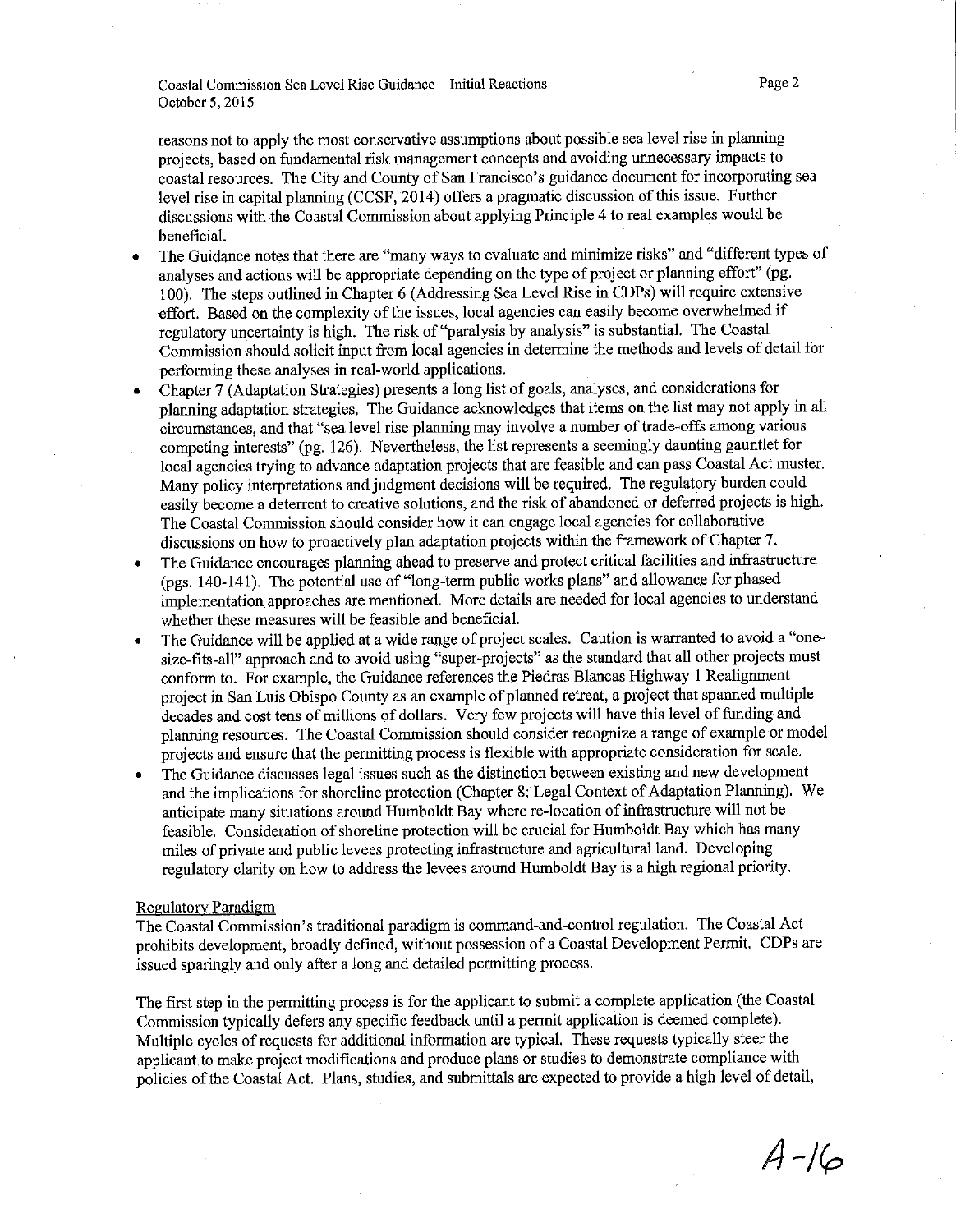Coastal Commission Sea Level Rise Guidance - Initial Reactions October 5, 2015

however the required level of detail for analysis and documentation is often made clear only through iterations. Once the application is deemed complete, the Coastal Commission performs its formal analysis and develops a range of prescriptive conditions and requirements that are necessary for issuance of the CDP. The CDP is issued only after permits from all other agencies are issued. There often appears to be a presumption that the applicant has unlimited funds. Minimizing the costs to the applicant for engaging in the permitting process appear to be given limited consideration. In addition, even if the applicant considers the project to be urgent, the duration of the permitting process normally spans multiple years (with the exception of projects that qualify for emergency permits).

Roles in the CDP process are traditionally hierarchical. The applicant initiates the project, performs scoping, prepares plans and designs, consults with resource agencies, conducts technical studies, evaluates alternatives, and analyzes impacts. If the project is approved, the applicant is solely responsible for construction, mitigation, monitoring, and post-construction reporting. The Coastal Commission sets the parameters for the analysis of impacts (e.g., methods, assumptions, thresholds, level of documentation) and determines what revisions, requirements, and mitigations are necessary for the project to be consistent with Coastal Act policies.

Local agencies commonly seek CDPs for projects to repair or improve existing infrastructure (e.g., to remedy deteriorating or threatened facilities or to make upgrades based on current safety and engineering standards). Local agencies also commonly seek CDPs for projects to address impaired watersheds and streams (e.g., removing excess sediment to reduce flood hazards and improve ecosystem services). The Coastal Commission is traditionally agnostic, or neutral, on all projects, irrespective of whether they benefit the public interest. The status quo is the preferred condition, and the burden is on the applicant to justify changing the status quo. The Coastal Commission traditionally assumes no responsibility for actively contributing to the strategic planning of projects.

#### Issues:

- Funding is a strict constraint for local agencies. The more time and money needed to engage in the permitting process and the more extensive the mitigation and monitoring requirements, the less time and money are available for implementing other projects. By setting a too-high bar for CDPs, the Coastal Commission will inadvertently reduce local agencies' capacity to pursue adaptation projects and increase the likelihood of the "do nothing" approach rather than proactive adaptation strategies. The Coastal Commission should acknowledge that public funds are severely limited and should be more accountable for reducing the cost burden of the permitting process. The Coastal Commission should formally adopt a priority to support the economic needs of local agencies and prudent fiscal management of public funds.
- Sea level rise represents substantial risks to coastal communities. Many communities face existing hazards which will worsen with sea level rise, while other communities will soon face imminent hazards. Therefore inaction is unacceptable. When considering the risks of sea level rise, the status quo should not be the preferred condition. The Coastal Commission should consider how to support and expedite the permitting process to enable timely action.
- Principle 18 in Chapter 2 (pg. 41) addresses the Coastal Commission's goal to coordinate and collaborate with other agencies. However, this discussion is limited to the Coastal Commission's "review and approve" role within the traditional regulatory paradigm. The magnitude of the risks posed by sea level rise warrant bold and innovative measures to initiate adaptation projects and reduce risk. The Coastal Commission should acknowledge more explicitly that the State depends on local agencies to achieve the goals for safeguarding California and reducing climate risk. The Coastal Commission should consider how it can expand its role to be proactive and supportive of bringing adaptation projects to fruition. The Coastal Commission should develop performance measures for how it provides meaningful support for adaptation and should actively monitor whether important projects get stalled due to permitting gridlock.

 $A - 17$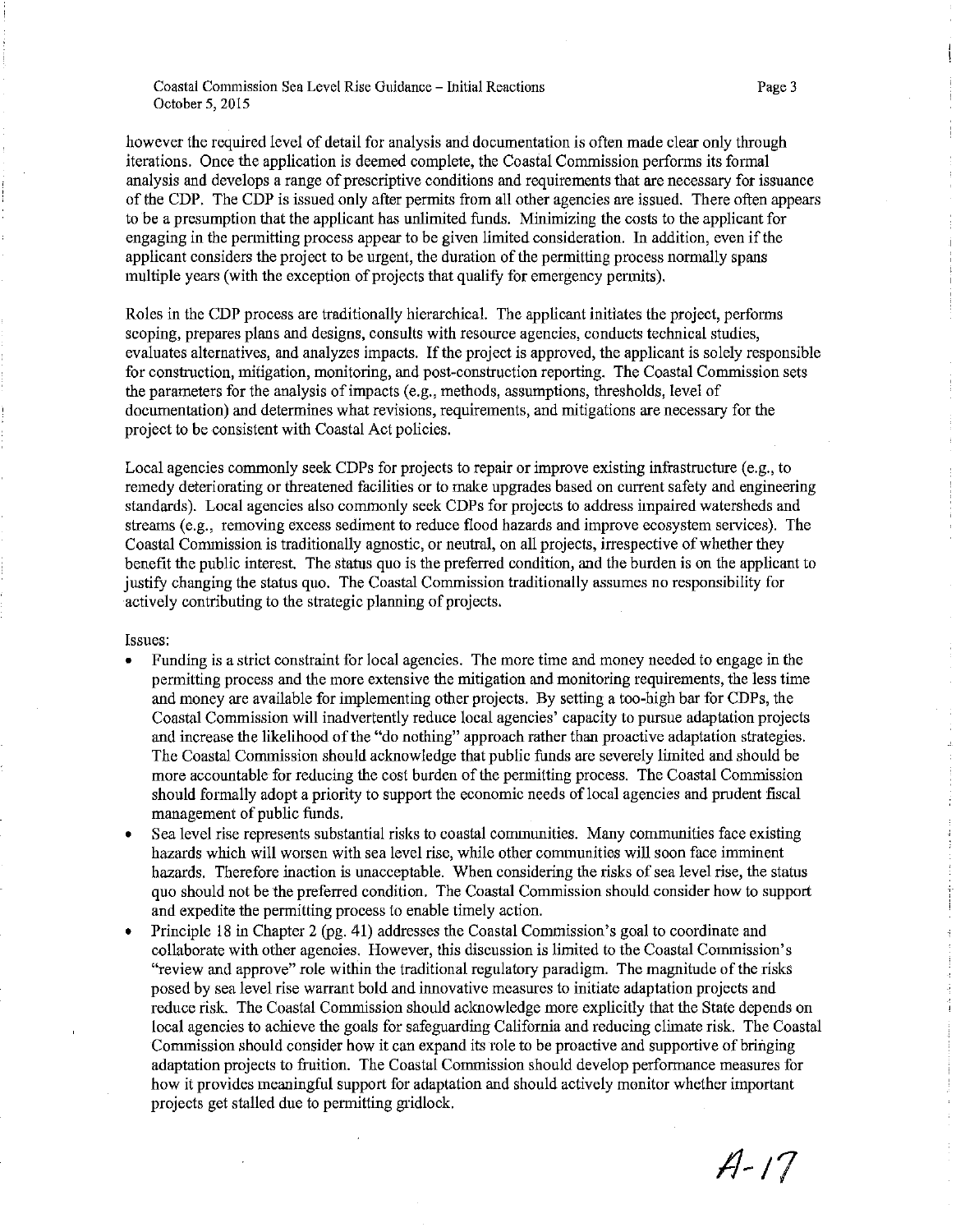Coastal Commission Sea Level Rise Guidance - Initial Reactions October 5, 2015

#### Potential Pilot Project

In order to effectively implement the Sea Level Rise Guidance, the Coastal Commission will likely need to evolve into taking a more collaborative role in working with local agencies. Humboldt Bay may provide a venue for a pilot project to test this approach. The Coastal Commission participates in the Humboldt Bay Sea Level Rise Adaptation Planning Project (http://humboldtbay.org/humboldt-bay-sealevel-rise-adaptation-planning-project) which was initiated in 2010. The last phase of funding ended in February 2015. In September 2015, the City of Eureka applied for funds from the State Coastal Conservancy to implement the next phase of sea level rise planning for Humboldt Bay in the form of the Eureka Slough Diked Lands Sea Level Rise Adaptation Project. If the project is funded and moves forward, the Coastal Commission will be invited to participate in a stakeholder group with the goal of increasing the resiliency of the diked land, properties, and assets within the Eureka Sough hydrologic unit of Humboldt Bay to the effects of sea level rise. This working group would be an opportunity to discuss the foundational questions listed above and to apply the recommendations discussed in this memorandum.

#### Prepared by:

Hank Seemann, Deputy-Director Humboldt County Public Works Department  $(707)$  445-7741 hseemann@co.humboldt.ca.us

 $A - 18$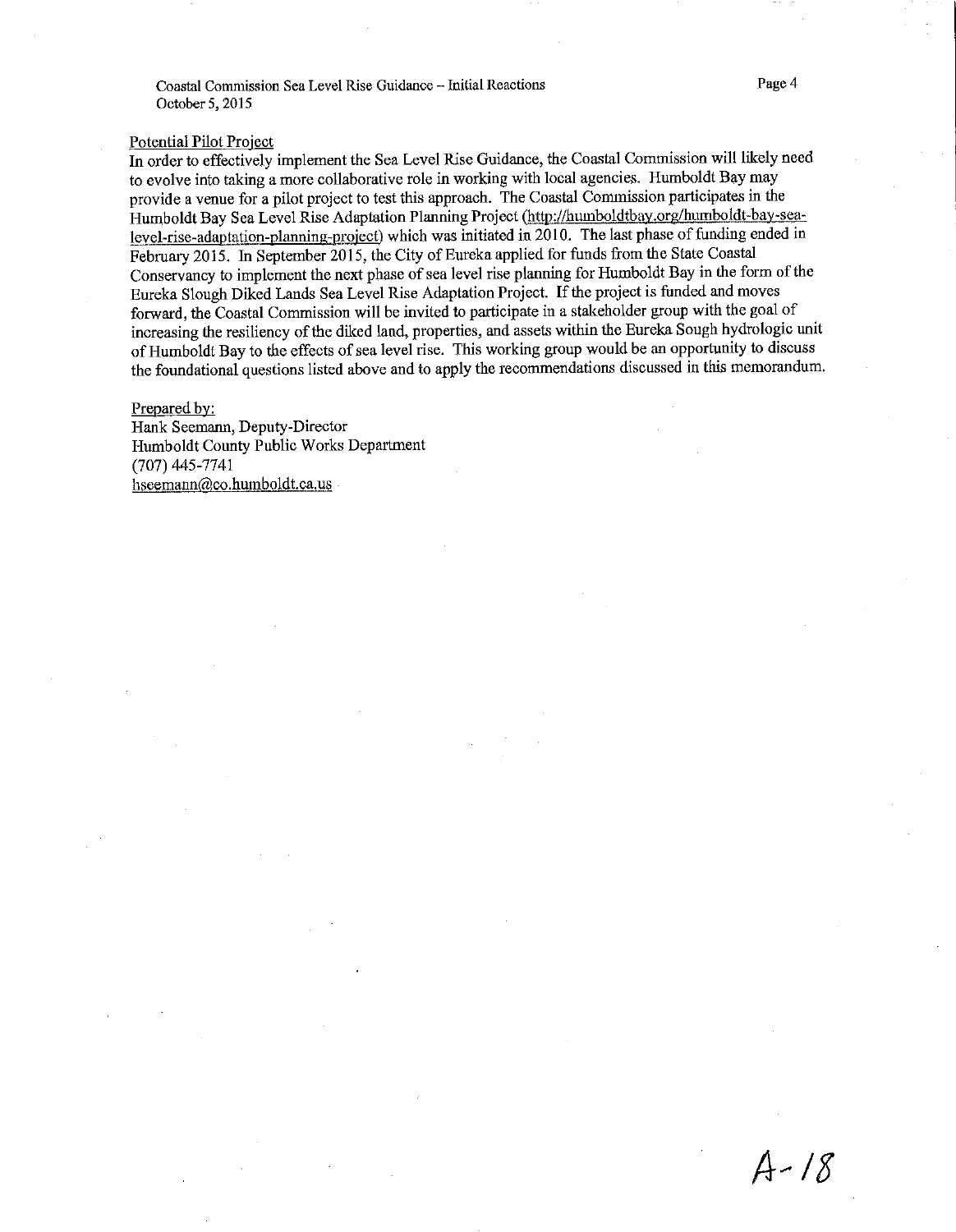

### **COUNTY OF SANTA BARBARA** PLANNING AND DEVELOPMENT

#### **MEMORANDUM**

| TO:   | California Coastal Commission                                                                                                                                                                                 |
|-------|---------------------------------------------------------------------------------------------------------------------------------------------------------------------------------------------------------------|
| FROM: | Dr. Glenn Russell, Director Le & Mell                                                                                                                                                                         |
| DATE: | October 9, 2015                                                                                                                                                                                               |
| RE.   | Santa Barbara County Comments for Public Workshop on November 6, 2015                                                                                                                                         |
| $C$ : | Doreen Farr, Third District Supervisor<br>Salud Carbajal, First District Supervisor<br>Mona Miyasato, CEO<br>Renee Bahl, Assistant CEO<br>Dianne Black, Assistant Director<br>Matt Schneider, Deputy Director |

The County of Santa Barbara Planning and Development Department is pleased to have the opportunity to provide input for the upcoming November 6, 2015 California Coastal Commission workshop that will consider the Local Coastal Program Amendment process and the recently adopted Sea Level Rise Policy Guidance. Our input will be in the form of answers to a series of questions that I believe address the key issues to be discussed at the workshop. Overall, Santa Barbara County's experience working with Coastal Commission staff is much more effective than several years ago and we look forward to a continued positive working relationship.

#### Improvements in the Local Coastal Program Amendment Process

In your experience, is the California Coastal Commission's standard of review for Local Coastal Plan amendments adequate or do disagreements over interpretation result in confusion and uncertainty? What measures would improve communication and coordination?

I think that Santa Barbara County's responses to the above questions are best stated in the context of our experience with the coastal zoning ordinance (LUDC) reformatting project and how we have changed our LCP amendment process in response to that experience. The Board of Supervisors directed staff to reformat all the County zoning ordinances without making any substantive changes to the ordinances. For example, use tables for all zone districts were added to the ordinances, which previously had described permit requirements for uses in lists and narrative text. This was accomplished for all zoning ordinances and the reformatted inland zoning ordinances (i.e. County and Montecito Land Use and Development Codes) are currently

 $A - 19$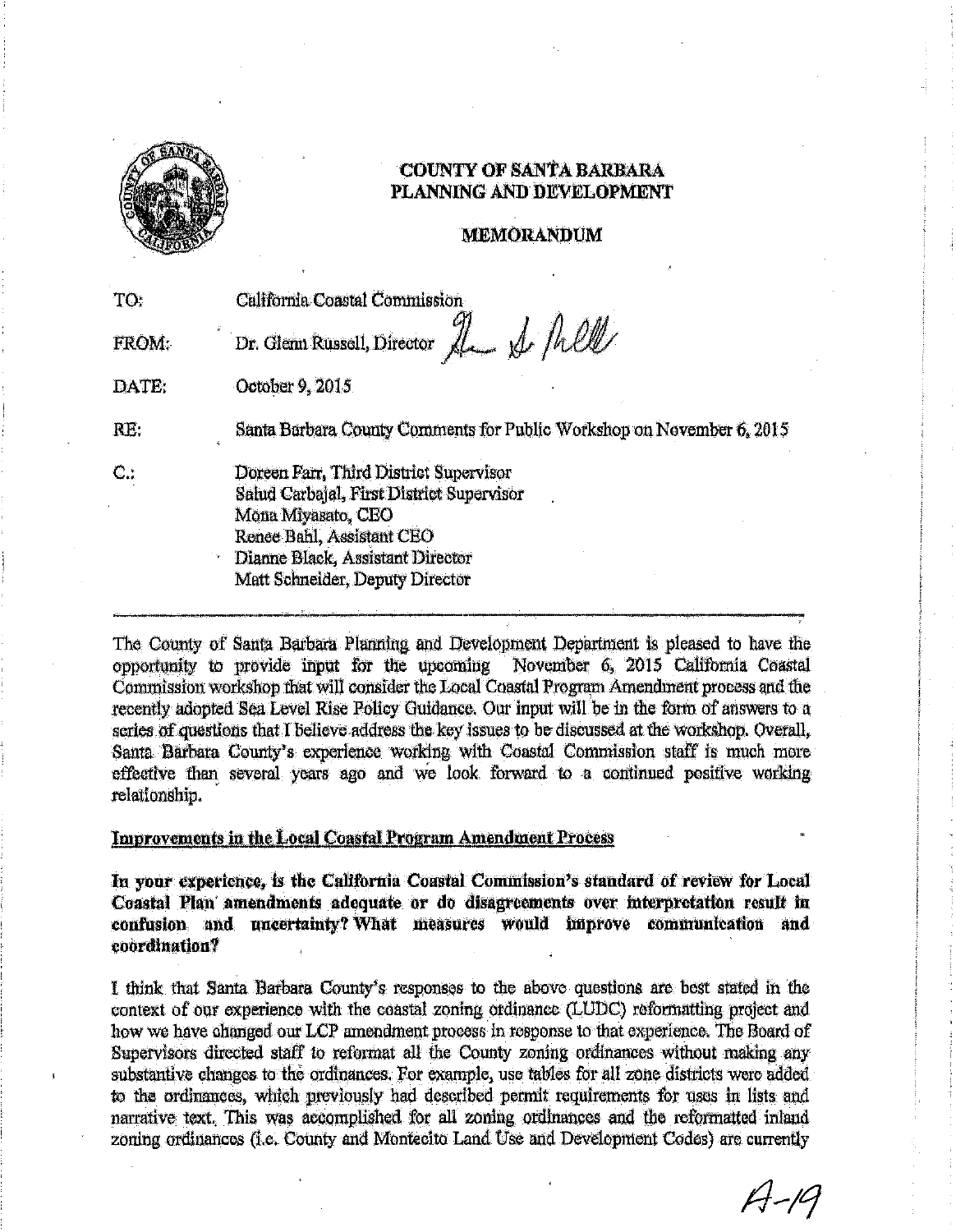in effect. Adoption of the Coastal LUDC required an LCP amendment and once approved by the Board of Supervisors, the amendment application was submitted to the California Coastal Commission for processing and certification,

Despite County staff spending considerable time explaining to Coastal Commission staff how the Development Code was organized and working on revised language that would address their concerns, our first realization that there were significant problems was when we received a final staff report immediately prior to the Coastal Commission hearing in the Fall of 2009. The staff report contained suggested modifications to thirty six subject areas in the draft zoning ordinance with multiple modifications for each subject area. Their suggested modifications included most of the subject areas in the ordinance, despite the fact that what the County had done was simply to reformat the existing ordinance that had been previously certified by the California Coastal Commission. The reason that the Coastal Commission staff justified the magnitude of the suggested modifications that they proposed was based on their interpretation of the standard of review. They asserted that coastal implementation measures, such as the zoning ordinance, must be consistent with the Land Use Plan. Our Coastal Land Use Plan incorporates Coastal Act policies by reference. Based on that, Coastal Commission staff determined that the standard of review was the entire Coastal Act and they suggested modifications to any portion of the Coastal Zoning Ordinance that they felt were not consistent with the Coastal Act. despite the fact that they were making modifications to portions of the ordinance that had not been substantively changed during the reformatting process and which had been previously certified by the Coastal Commission. Needless to say we were shocked and asked that the hearing be postponed so that we could work with Coastal Commission staff to address their concerns.

This turned into a year and a half effort that ultimately failed. Working closely with Coastal Commission staff, we were able to address most of the Coastal Commission staff's concerns. Many suggested modifications were deleted and agreement was reached on many others. However, there remained several suggested modifications for which agreement could not be reached. These were quite controversial, which became clear during an extensive public outreach process that County staff was directed to carry out by the Board of Supervisors. These modifications had to do with prohibitions on previously permitted uses, such as private coastal bluff stairways, and requiring permits for uses that were previously exempt from zoning permits, such as certain agricultural practices and structures for animal keeping, in addition, limits were proposed for the size of principal residences on land zoned Agriculture. Despite the best efforts of both Coastal Commission and County staff, agreement could not be reached on these relatively few suggested modifications. The Coastal LUDC, with the suggested modifications, was certified by the Coastal Commission. The Board of Supervisors ultimately rejected what the Coastal Commission had approved, resulting in the end of a process that took years and cost hundreds of thousands of dollars. In the end, we simply went back to Article II, the Coastal Zoning Ordinance that was originally adopted in 1982 that we had attempted to improve through the reformatting process. We still use Article II today.

Needless to say, this was a disaster that we would not like to repeat. County staff and Coastal Commission staff have since worked closely to develop a working relationship for LCP amendments that largely addresses the two questions posed above. Although more focused than the LUDC, LCP amendments processed since the LUDC have gone quite well for a number of reasons. First, we have found it quite useful to work closely on LCP amendments prior to going

 $\mathbf 2$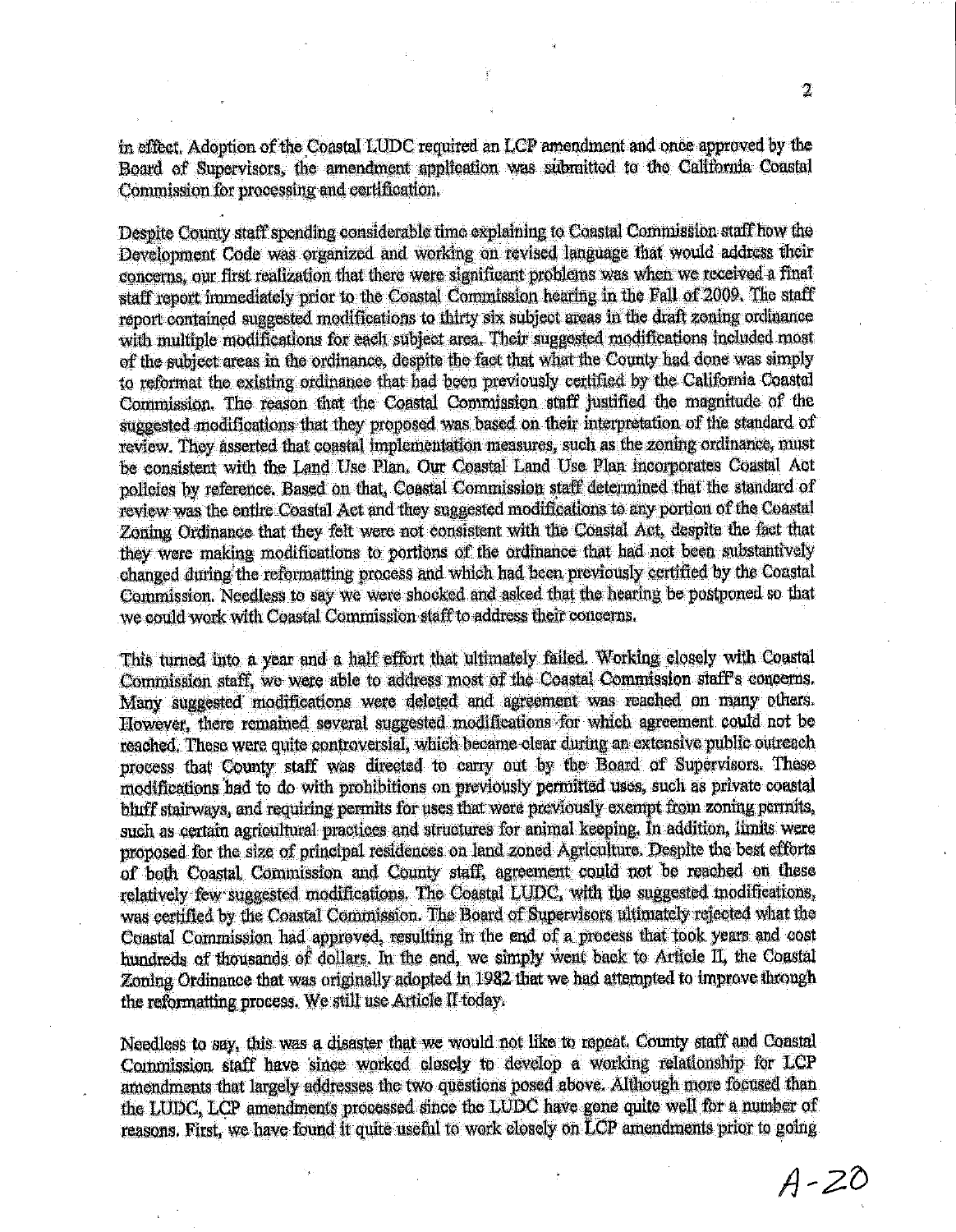through the County approval process. This allows for the discussion of issues of concern early in the process. Also, we have identified a single key County staff person who works closely with one or two Coastal Commission staff. In addition, we have regular bimonthly meetings with Coastal Commission staff where discussions of potential LCP amendment processing issues can be discussed at the management level. This improved coordination and communication has resulted in a positive and constructive working relationship where the free exchange of ideas and possible code language achieves consensus more often than not. Of course, there are still some areas of disagreement.

In addition to coordination prior to and during the County LCP amendment approval process, it is also important to build in enough time during the Coastal Commission staff review of the LCP amendment application to address issues that often come up during application processing. This coordination, done by the same staff that coordinated during the County portion of the process. focuses on suggested modifications that Coastal Commission staff proposes. We have found that some suggested modifications really are not necessary once they have been discussed by staff. Also, it is important to make sure that the structure and wording of suggested modifications is consistent with the format of our zoning code. This often results in wording changes suggested by County staff to the proposed suggested modifications. Or, more generally, discussions concerning what the Coastal Commission staff is really looking for sometimes result in mutual development of suggested modifications that are more mutually agreeable than would otherwise be the case.

The moral of this story is do not wait to engage Coastal Commission staff until the staff report is released just before the hearing. Engage Commission staff early and often.

#### Did you apply for a CCC grant? Did you receive it? If so, how is the coordination/timeline progressing with CCC staff? Enough staff for timely review?

We applied for and received the following Coastal Commission-related grants as part of our multi-phased Coastal Resiliency Project that addresses adaptation to rising sea level:

- Constal Conservancy Climate Ready Grant (\$200,000)-South Coastal hazard modeling, mapping, and vulnerability assessment (July 2014- December 2015)
- Ocean Protection Council LCP Sea Level Rise Adaption Grant (\$175,000)- North Coastal hazard modeling, mapping, and vulnerability assessment (July 2015- December 2017)
- Coastal Commission LCP Planning Grant (\$8,000)- Coastal hazards LCP Amendment (July 2015 - April 2017)

We applied for, but did not receive the following grant.

 $\frac{1}{2}$ Coastal Conservancy Climate Ready (Phase III) Adaptation Planning Grant-This would have informed our LCP amendment and resulted in the development of an Adaptation Plan that contained adaptation strategies for sea level rise. We will continue to seek funding for this purpose, but will also use whatever resources are available to develop LCP adaptation policies, such as the Coastal Commission guidance on sea level rise policies.

 $A.21$ 

3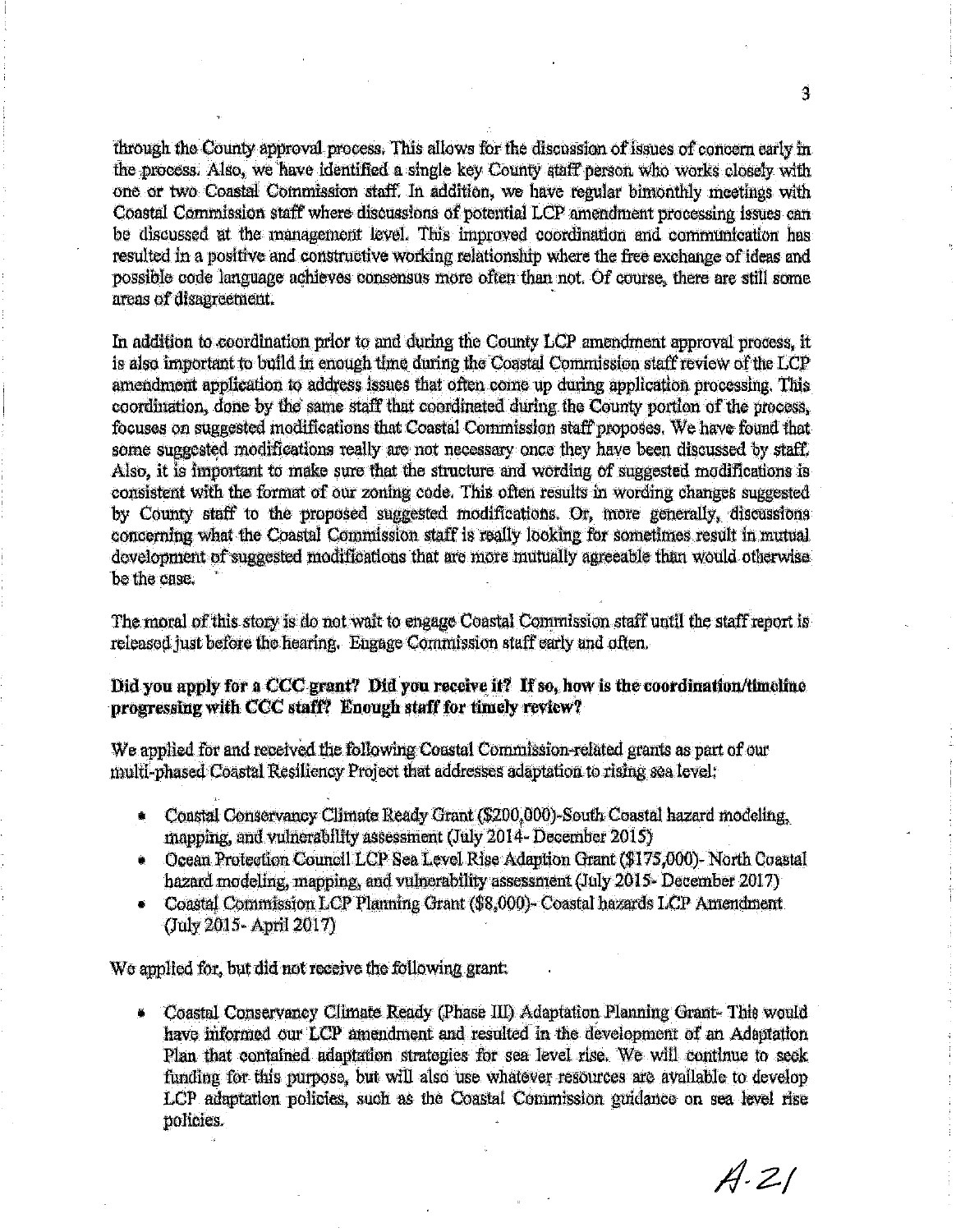Notwithstanding the fact that we did not receive one grant, we have found the process to be reasonable and had no problems coordinating with Coastal Commission staff in processing our grant applications.

#### **Sea Level Rise Policy Guidance**

Now that the Sea Level Rise Policy Guidance document has been adopted by the Coastal Commission, do you have any remaining concerns about its contents or how it might be applied?

Understanding that this policy guidance document has been adopted by the Commission, it is useful to summarize the County's perspective on the adopted document. The County commented on the draft document twice, on 2/13/14 and then again on a revised draft on 7/10/15. These comments are intended to address the final adopted document.

The County appreciates the Coastal Commission's work in developing guidance relative to analysis and appropriate treatment of sea level rise. The County found the SLR Policy Guidance to be well written, organized, and informative. Specifically, the County welcomes the new sections that discuss using scenario-based analysis for sea level rise planning, sea level rise adaptation impacts concerning environmental justice, and the chapter on adaptation strategies. The County understands that the SLR Policy Guidance provides a broad framework and is a starting point for sea level rise land use planning, however, the County continues to have concerns regarding the feasibility of implementing many of the recommended adaptation strategies for existing development which can result in potential legal issues. Specific concerns include but are not limited to 1) uses for built out areas become nonconforming or 2) shortening the proposed life of a project that cannot be sited safely without protection efforts or impacts to coastal resources if the project site is constrained by hazards. Additionally, there is still some apprehension that the SLR Policy Guidance may be interpreted as a regulatory document in the future.

#### Addressing Sea Level Rise in Local Coastal Programs

The direction specified in Step 6 on page 93 that states "[s]ea level rise projections should be reevaluated and updated as necessary" will likely be costly and time consuming for local jurisdictions that may not have staff with the tools or skills to track sea level locally. In particular, areas like Santa Barbara County lack continuous records from tide gauges to even track changes to sea level. The purpose of this comment is to highlight the need for additional resources to accomplish this task.

Addressing Sea Level Rise in Coastal Development Permits .

The SLR Policy Guidance states that applications must address many parameters over multiple sea level rise scenarios regarding the effects of sea level rise on a proposed project. These parameters include an analysis of geologic stability, erosion, flooding/inundation, wave run up, and wave impacts over the life of a project. The information required for individual Coastal Development Permits is extremely complex, and is likely to be difficult for individual applicants to obtain.

 $A - 22$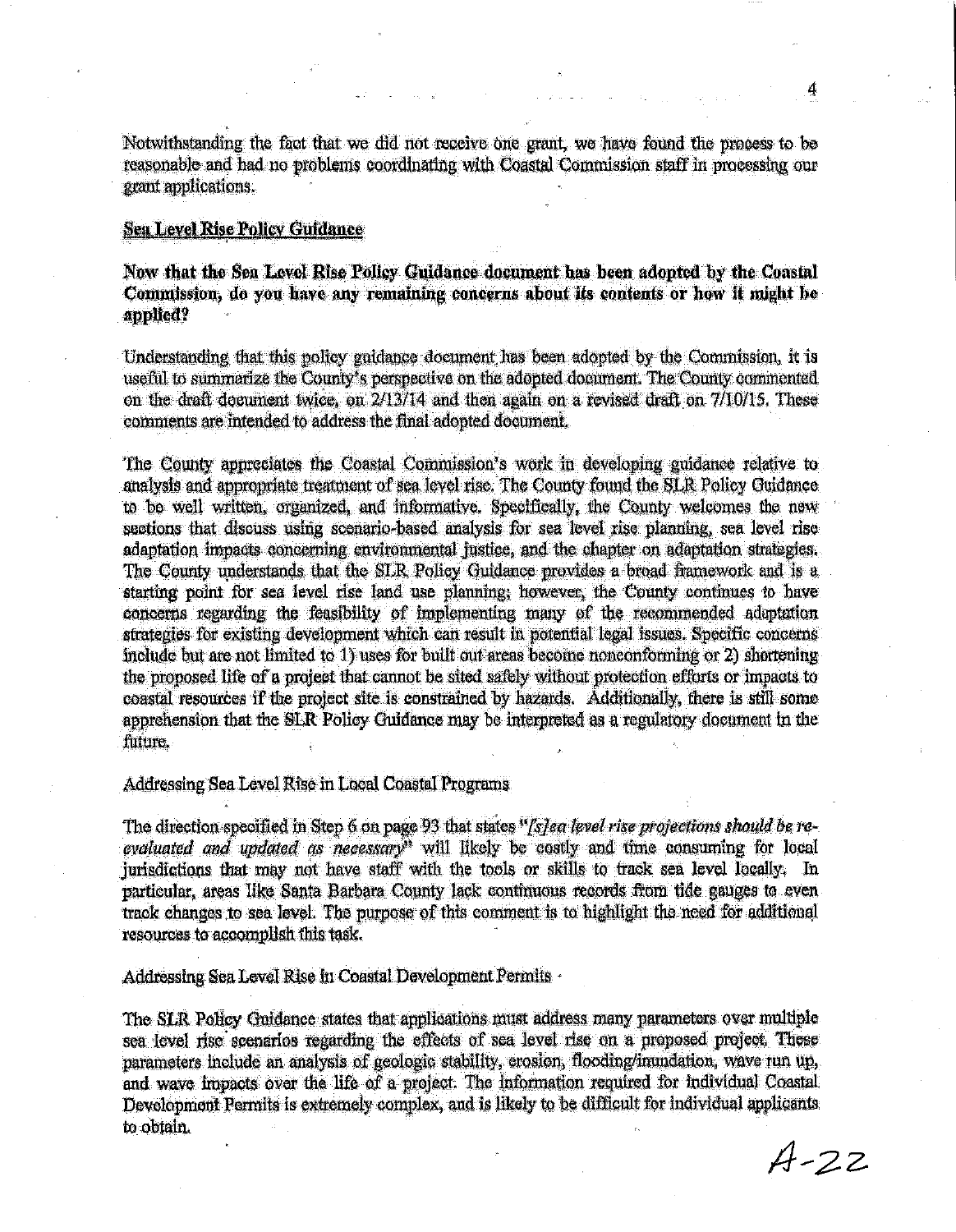The SLR Policy Guidance states that in addition to analyzing the effects of sea level rise on a proposed project under various scenarios of sea level rise, applicants must also analyze and submit information on the impacts of sea level rise to various hazards and resources located on the project site itself. Again, the analysis identified in Step 3 is the responsibility of an applicant and not of local jurisdictions. The analysis required by this policy will likely be very costly and potentially infeasible for an applicant to determine on a case by case basis, especially for Coastal Habitats, Agricultural Resources, Water Quality and Groundwater.

 $A - 23$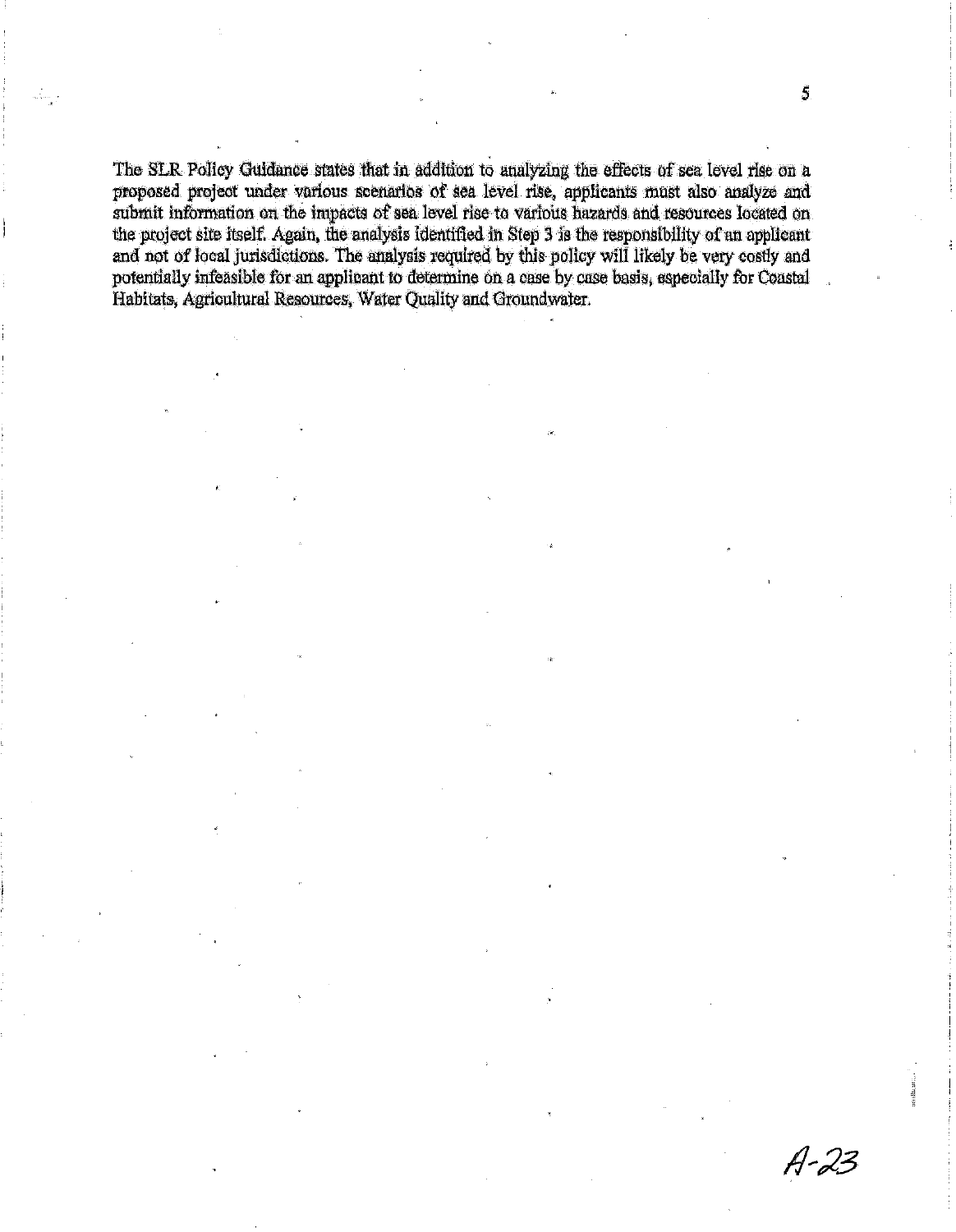

### **COUNTY OF DEL NORTE** COMMUNITY DEVELOPMENT DEPARTMENT

981 "H" Street, Suite 110 Crescent City, California 95531

Fax (707) 465-0340

| Planning       | Engineering & Surveying | Roads          | Building Inspection | Environmental Health |
|----------------|-------------------------|----------------|---------------------|----------------------|
| (707) 464-7254 | (707) 464-7229          | (707) 464-7238 | $(707)$ 464-7253    | (707) 465-0426       |

#### September 30, 2015

#### Re: Enhancing the Local Assistance Program & LCP Planning and Sea Level Rise Public **Workshop**

Del Norte County understands that the Coastal Commission will be conducting a public workshop to solicit feedback and comments on two broad coastal planning topics on November 6<sup>th</sup> in Half Moon Bay. We appreciate this opportunity to provide direct feedback to the Commission related to the issues under discussion. As such, please find several brief suggestions below.

#### I. Local Assistance Program & LCP Planning

- Creation of an online read-only page to view status of submitted amendments or appeals by jurisdiction (e.g. Office of Planning and Research State Clearinghouse "CEQAnet").
- Access to online mapping showing various coastal zone boundaries and jurisdiction.  $\bullet$
- $\bullet$ Require more clear documentation that a substantial issue exists when an appeal application is filed on a local decision (i.e. raise the standard of proof).
- Improved communication with the local agency after an appeal is filed (in order to resolve issues prior to an SI hearing).
- Reduce time to process LCP amendments and CDP application and appeals.
- Local jurisdictions should be given a greater role in determining the prioritization of those  $\bullet$ applications that are submitted (i.e. those related to public safety or have a clear public benefit should be processed first).

#### II. Sea Level Rise Guidance

- Open access to SLR planning related assistance to communities (i.e. eliminate grants and push funding to agencies with need for assistance).
- The adopted CCC SLR Guidance references the best current available science as the 2012 NRC  $\bullet$ Report which includes data suggesting that sea level rise trends vary significantly throughout the state. It is therefore important for the CCC's regional districts to account for this intra-district variability during the implementation of the CCC SLR Guidance for each LCP.

 $A.24$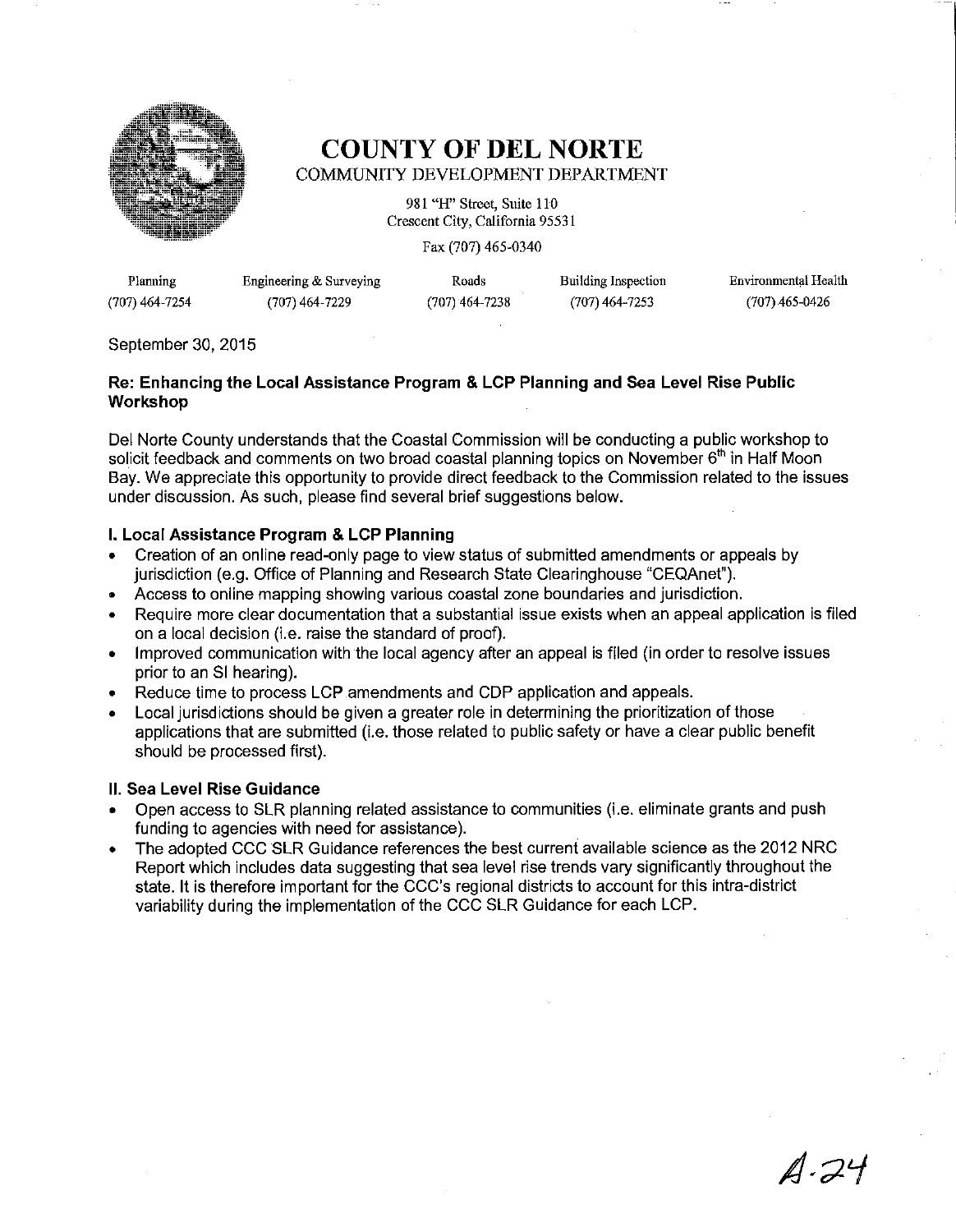

**SAN LUIS OBISPO COUNTY** 

# DEPARTMENT OF PLANNING AND BUILDING

Promoting the wise use of land - Helping to build great communities

| TO:      | CENTRAL COAST PLANNING DIRECTORS<br>Ventura County -- Kim Prillhart, Director<br>Monterey County - Carl Holm, Director<br>Santa Barbara County - Glenn Russell, Director and Dianne Black, Assistant Director |
|----------|---------------------------------------------------------------------------------------------------------------------------------------------------------------------------------------------------------------|
| FROM:    | James A. Bergman, San Luis Obispo County Planning and Building Director                                                                                                                                       |
| DATE:    | September 21, 2015                                                                                                                                                                                            |
| SUBJECT: | Coastal Topics – Central Coast Counties: San Luis Obispo                                                                                                                                                      |

On November 6, 2015, elected officials and Planning staff will participate with the California Coastal Commission at a Local Government Joint Workshop. This White Paper presents ideas to be considered as part of a dialog from the Central Coast Counties (Ventura, Monterey, Santa Barbara and San Luis Obispo) from the perspective of the County of San Luis Obispo. It is hoped that collabaration between the Central Coast Counties will identify and discuss common issues that each agency has faced as local administrators of the California Coastal Act (CCA) and develop a regional strategy for addressing them.

The Central Coast Counties last completed a similar meeting in 2012. Below is a summary of issues brought foreward in that discussion. It appears that all of the concepts still apply to the situation encountered by the County of San Luis Obispo.

#### **ISSUES FROM 2012**

#### Coastal Policy

- Counties have limited resources available to update Local Coastal Plans (LCP) and early input from Coastal Commission staff is impertaive to ensure timely completion of LCP amendments, especially when county staff is obligated to provide outreach to our local communities and stakeholders as prerequisite to a local decision. New information or policy direction at late in the process without local public outreach efforts can result in substantial or indefinite delays to LCP amendments. The Planning Directors would like to foster a collaborative approach that vields a measured return on local investments into LCP amendments and would like to strive for a new model that at a minimum achieves approval of incremental amendments versus the alternative of having no amendment approved.
- By the time a staff report is written or dispute resolution is offered, interpretation of a specific coastal issue or policy is often already well developed. The Planning Directors would like to explore the opportunity for pre-Dispute Resolution conferences with an empowered Coastal Commission manager or the Executive Director to present both sides of an unresolved issue. prior to formal Dispute Resolution or a hearing with the Coastal Commission. The Planning Directors would like to pursue a balanced approach to resolving disagreements.

COUNTY GOVERNMENT CENTER . SAN LUIS OBISPO . CALIFORNIA 93408 . (805) 781-5600

A-25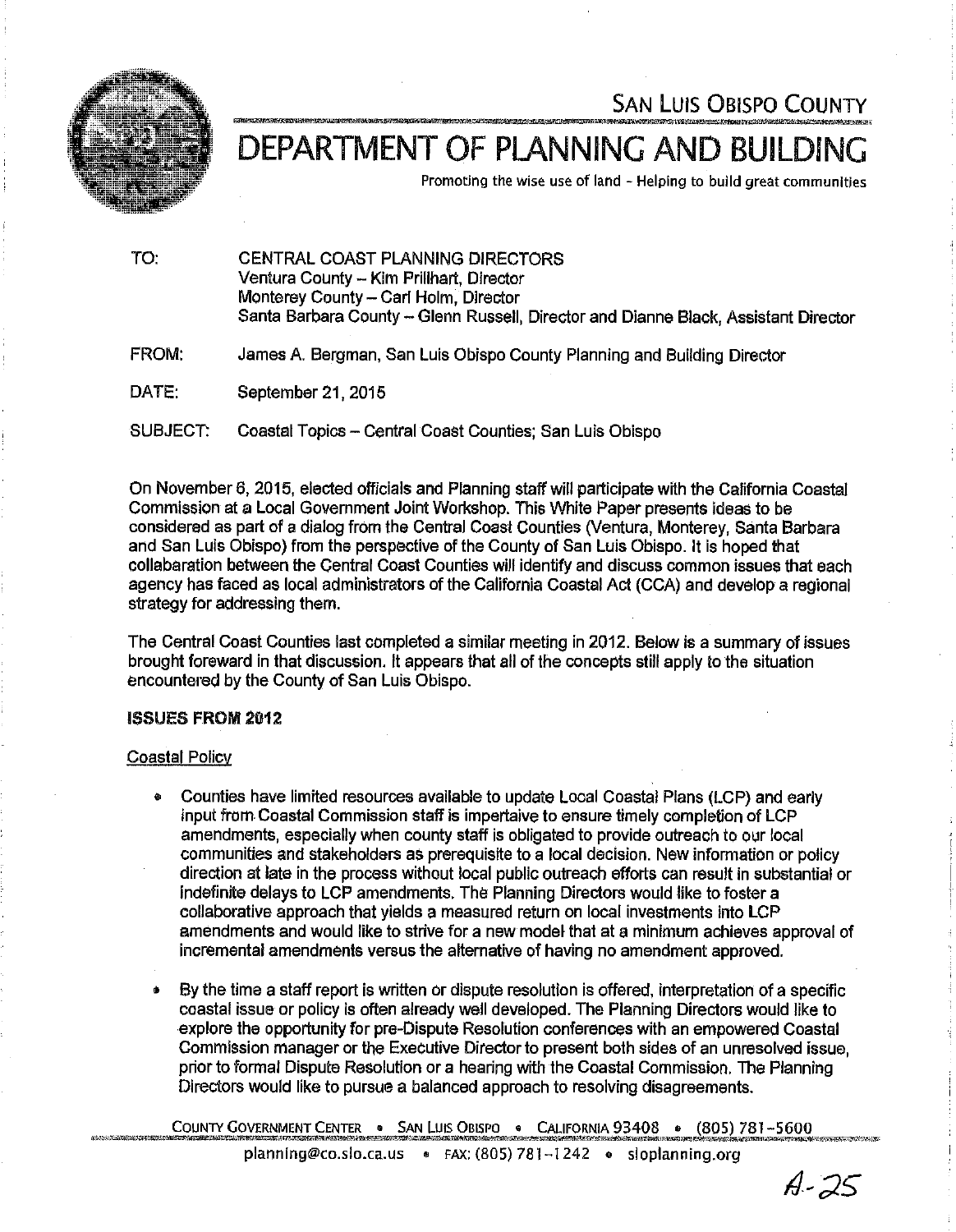**Coastal Issues** Page 2

- Appeals can be administratively problematic for counties, especially if the appeal is used as vehicle to set new regulations absent an LCP amendment or used as a precendent for all furture actions.
- Each of the counties expressed an interest in proposing a clarified statewide definition for Environmentally Sensitive Habitat Area (ESHA) that is reasonable and can be easily understood by the public and implemented by local iurisdictions.
- Establishing the historical use of a site as the baseline condition is not consistently applied.  $\bullet$ More commonly Coastal Commission staff use a forensic, natural ground cover condition setting as the baseline condition, even when a historical use exists.
- There is inconsistency in implementation of the CCA and LCPs from Distrcit Office to District Office. At the same time, it does not appear that the District Offices are able, without the Executive Director's approval, to negoliate reasonable compromises.

#### Building Strong Agency Relations with Executive Director and Coastal Commission Staff

- The Planning Directors want to build strong relations with the Executive Director and Coastal Commission Staff. To improve this relationship it would be beneficial for the the Planning Directors to meet with the new Executive Director and understand his philosophy and management approach to creating a cohesive agency culture and relationship with County **Planning Departments.**
- We want to help change the culture of the Coastal Commission staff, and work in a more collaborative way together, so we can be as proud of our innovative planning work in the Coastal Zone as we are in our inland areas.

#### **ACTION ITEMS FROM 2012**

- Coordinate responses to the upcoming California State Association of Counties, Coastal  $\bullet$ Counties Regional Association through local representatives and Kim Prillhart with Ventura County. Survey responses are due by February 15, 2012.
- Schedule a second meeting of this group for March 2012.
- Consider attending the April 11-13, 2012 Coastal Commission meeting in Ventura, if a workshop is held to discuss the survey results.

#### **Reflection on 2015 Experiences**

Members of the San Luis Obispo Planning and Building Department in general have a good working relationship with Coastal Commission staff. We were recently perplexed when we received a letter from the Commission delaying important policy implementation because the Commission felt that we did not do enough outreach because a very small number of people, who have a vested interest, disagreed with a decision that was made by our Board of Supervisors after extensive public debate (see attached letter). Staff resources are severely limited and we would prefer to not send staff to distant meetings for small changes made to address obvious issues in our County.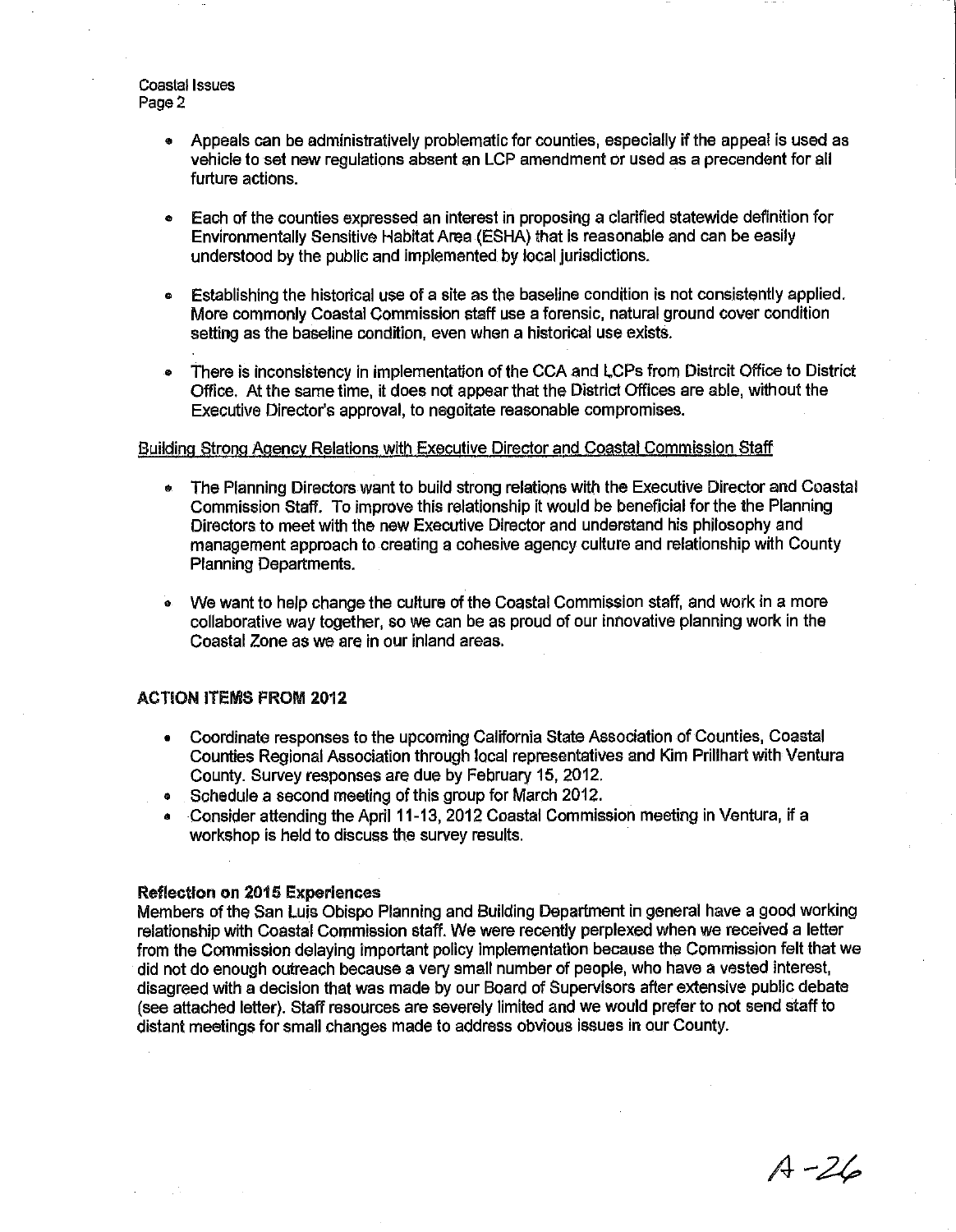#### **Coastal Issues** Page 3

#### **Conflicting State Mandates**

This past year has seen the County twice have to balance important human life safety issues between various State entities that had different missions, perspectives, and requests. The first situation involved the issuance of an emergency permit for a brackish water treatment plant in the community of Cambria to ensure enough potable water during this unprecidented drought. Assisting a community in their effort to avoid running out of water that is critical for basic hygene, public health, ensuring adequate fire protection was our most important goal. Yet we found ourselves in a long dialog with various State entities (the Governor's Office, the Commission, and the State Water Quality Control Board) all espousing different actions. The County found itself in the postion of risking aleinating our partner agencies and the local community as well as carrying a heafty legal liability burden in the name of doing what was needed. We worked closely with Coastal staff to address their concerns only to be contacted at the last minute by the Director asking that we recind the Emergency Permit. We are in the process of rebuilding a new coastal team and would very much welcome more time with Coastal staff at all levels to assist us in gaining mutual understanding of the local issues and attitudes as well as the needs of the Commission.

The second sitation also involved the Community of Cambria and the effects of the drought that left up to 30 to 40 percent of the forest dead or dying. This situation placed the community at great risk from a wildland fire. Cal Fire was advocating action to have hazardous trees removed by property owners while Commission staff appeared hesitant to allow removal of such a large number of trees through the proceedure outlined in our adopted Local Coastal Plan and perferred removal through a Coastal Development Permit. County staff spent five months working to find a solution agreeable to the Commission, Cal Fire, and the Cambria Community Services District, In the end, the County developed a process that followed the proceedure of the adopted Local Coastal Plan but structured in a way that allowed a one time mailing to all residents. The delay in finding a solution, in our opinion, did not instill trust in the system by the residents of Cambria and led to the removal of trees without oversight or required tree replacement. Developing a mutual system to address emergency situations that would allow all participants to coneviene and understand the immediacy of the threat and to be empowered to make quick decisions within the parameter of the Coastal Act would bring much better service to communities in California. In addition, staff is very interested in working closely with the Coastal staff to develop policy to better manage the coastal forest in Cambria to assure safety and to protect this unique environment.

#### SGMA AND THE ROLE OF THE COASTAL COMMISSION

The Sustainable Groundwater Management Act (SGMA) has been adopted by the State and will serve to manage groundwater basins in a sustainable manner. The County is already starting to implement SGMA but it is a time and resource intensive task. In addition, it is highly political and is balanced on very precise negotiating by property owners, agencies, and community groups. Staff would like to see a well defined framework for participation by the Commission and staff in order to avoid a different perspective coming at the last minute after the community has developed a plan that is acceptable to the stakeholders and meets the requirments of SGMA. Management of our water resources is paramount to meet the goals of the County and the Coastal Commission and needs to be handled with strategic thought in order to avoid unneeded delays in implementation.

Attachment 1 - Letter from Coastal Commission regarding public outreach

 $A - 27$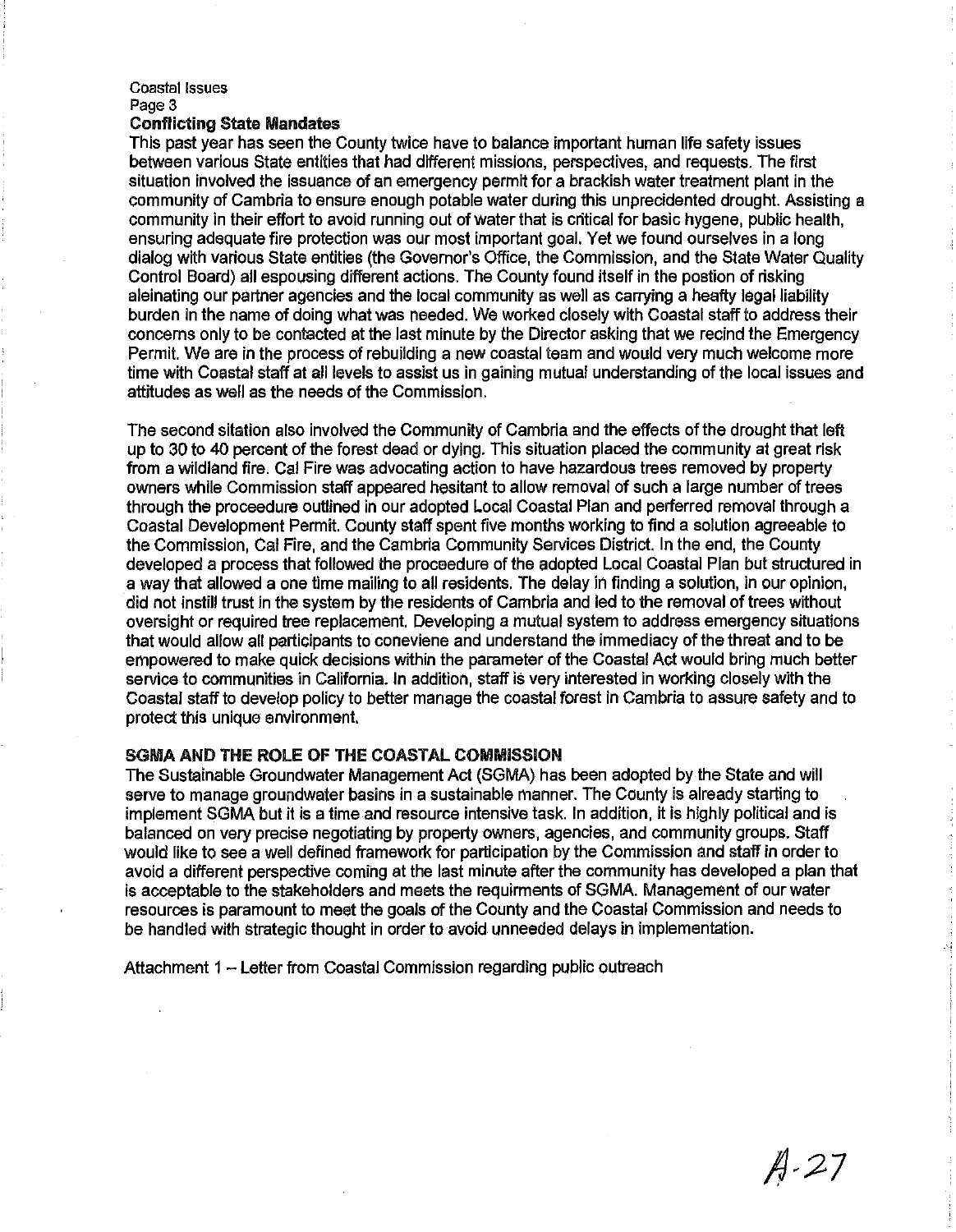STATE OF CALIFORNIA-NATURAL RESOURCES AGENCY

EDMUND G. BROWN JR., GOVERNOR

CALIFORNIA COASTAL COMMISSION **CENTRAL COAST DISTRICT OFFICE** 725 FRONT STREET, SUFFE 100 **SANTA CRUZ, CA 95060**<br>PHQNE: (831) 427-4863 FAX: (331) 427-4877<br>WEB: WWW.COASTAL.CA.QOV



July 9, 2015

James Bergman, Director San Luis Obispo County Planning and Building Department 976 Osos Street, Room 200 San Luis Obispo, CA 93408

#### Subject: San Luis Obispo County LCP Amendment Number LCP-3-SLO-15-0013-1 Part D (Warehousing)

Dear Mr. Bergman:

Please note that on July 8, 2015, the California Coastal Commission did not approve the abovereferenced proposed LCP amendment, and instead took action to extend the deadline for the Commission's action on this proposed LCP amendment by one year. The new action deadline is now September 14, 2016.

At the July  $8<sup>th</sup>$  hearing the Commission took testimony from several members of the public who indicated that they would be adversely affected by the proposed change (to eliminate warehousing as an allowed use in the residential multi-family land use designation), and who requested that the proposed prohibition be re-thought, including in terms of applying standards to the use as opposed to prohibiting the use, as apparently was the County Planning Commission's recommendation on this matter. Commissioner comments were sympathetic to the issues raised by commenters, and ultimately the Commission extended the action deadline by one year to allow your office time to consider their input and potentially to reconsider the manner in which warehousing is addressed within the residential multi-family land use designation.

I write today to request that you engage with these stakeholders, and any other relevant and interested parties, to explore whether there may be a different approach to address the issues identified. We believe that either approach (appropriate standards for the use or prohibition, and other permutations on these two as well) could likely be found Coastal Act consistent, and we are hopeful that you can come up with an approach that addresses relevant concerns and that can resolve the issues raised to the Commission on July 8<sup>th</sup> in a way that all affected parties can support. We do not intend to reschedule this matter for Commission consideration until after you have engaged in this way and we hear back from your office on the results of that engagement. We also strongly encourage your staff to attend the next Commission meeting when this is agendized (and all Commission hearings when County items are being considered), as your lack of participation on July 8<sup>th</sup> was also called out as problematic in Commissioner comments.

 $A - 28$